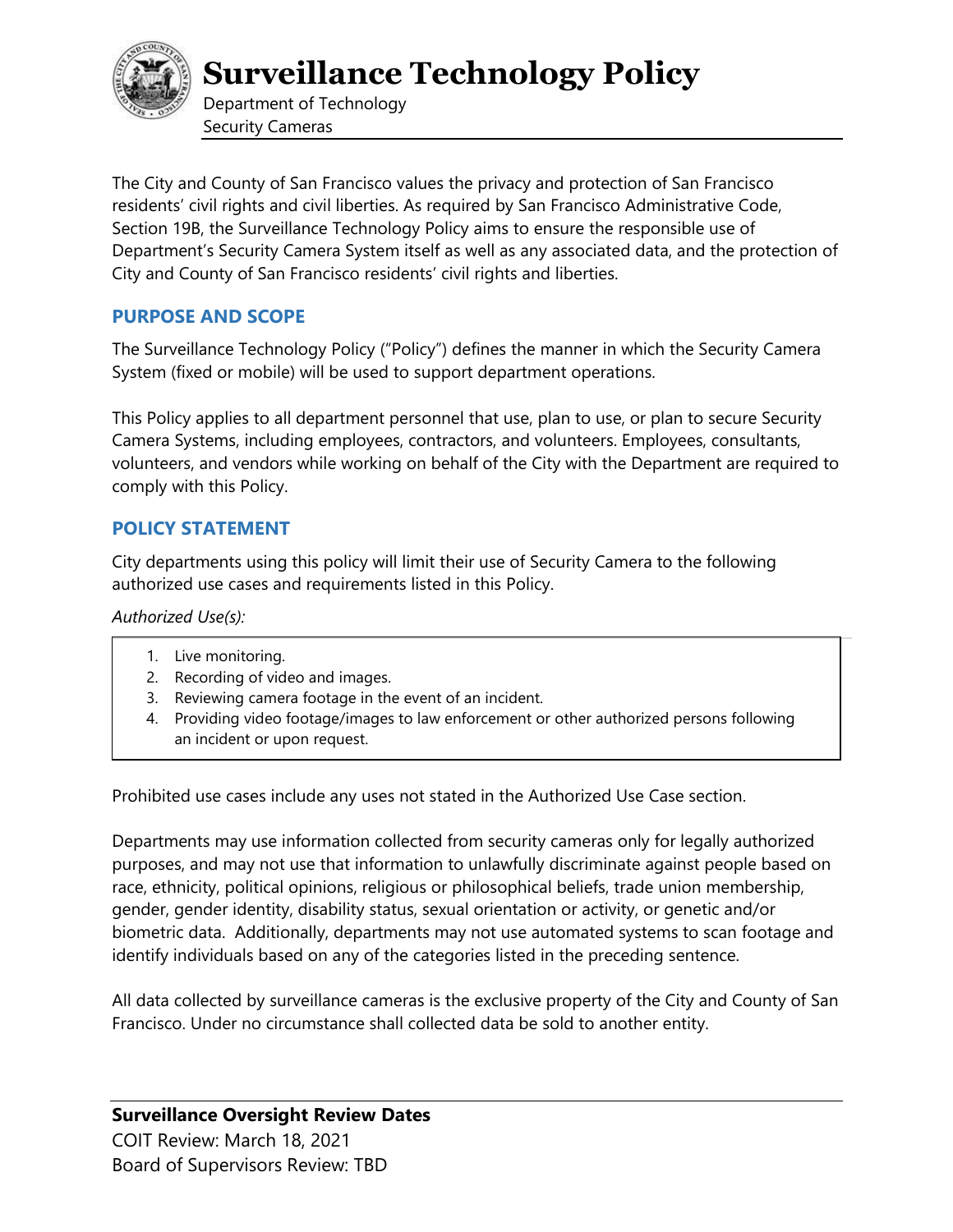# **BUSINESS JUSTIFICATION**

In support of Department operations, Security Cameras promise to help with:

- Education à.
- Community Development ò,

|    | Health           | Protect safety of staff, patrons, and facilities while promoting an<br>open and welcoming environment.                                                            |
|----|------------------|-------------------------------------------------------------------------------------------------------------------------------------------------------------------|
| a. | Environment      |                                                                                                                                                                   |
|    | Criminal Justice | Review video footage after a security incident; provide video<br>evidence to law enforcement or the public upon request by<br>formal process, order, or subpoena. |
|    | Jobs             |                                                                                                                                                                   |
| ٠  | Housing          |                                                                                                                                                                   |
|    | Other            | Better management of city assets by leveraging remote<br>condition assessment. Improvement of overall situational<br>awareness.                                   |

In addition, the following benefits are obtained:

| <b>Benefit</b> |                      | <b>Description</b>                                                                                                                                                                                                                                               |  |
|----------------|----------------------|------------------------------------------------------------------------------------------------------------------------------------------------------------------------------------------------------------------------------------------------------------------|--|
| X              | Financial<br>Savings | Department Security Camera Systems will save on building or patrol<br>officers.                                                                                                                                                                                  |  |
| X              | <b>Time Savings</b>  | Department Security Camera Systems will run 24/7, thus decreasing or<br>eliminating building or patrol officer supervision                                                                                                                                       |  |
| X              | <b>Staff Safety</b>  | Security cameras help identify violations of City Employee's Code of<br>Conduct, Building Rules and Regulations, and City, State and Federal law<br>and provide assurance that staff safety is emphasized and will be<br>protected at their place of employment. |  |
| X              | Data Quality         | Security cameras run 24/7/365 so full-time staffing is not required to<br>subsequently review footage of security incidents. Data resolution can be<br>set by level and is currently set to high resolution.                                                     |  |
|                | Service Levels       | Security cameras will enhance effectiveness of incident response and<br>result in improved level of service.                                                                                                                                                     |  |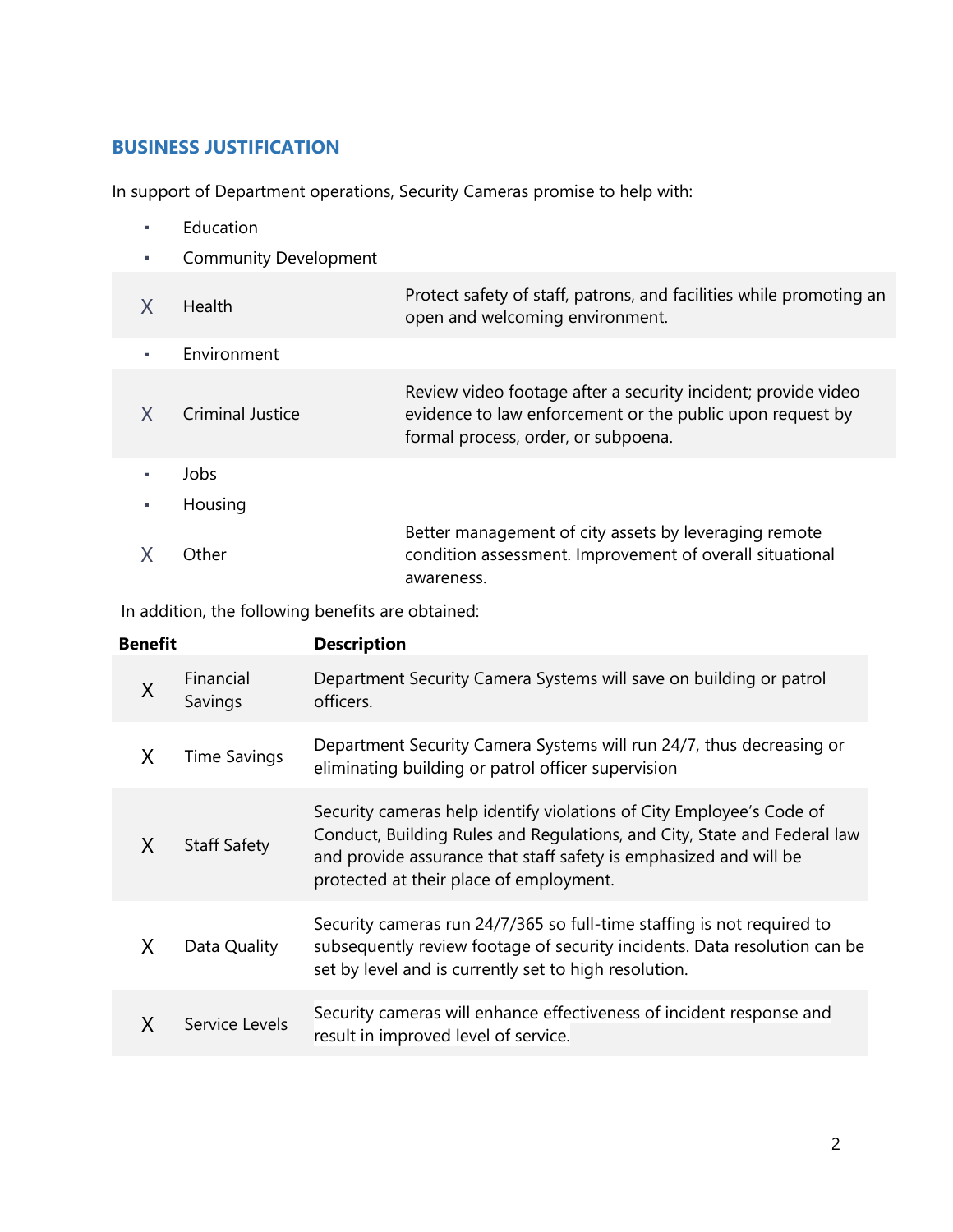# **POLICY REQUIREMENTS**

This Policy defines the responsible data management processes and legally enforceable safeguards required by the Department to ensure transparency, oversight, and accountability measures. Department use of surveillance technology and information collected, retained, processed or shared by surveillance technology must be consistent with this Policy; must comply with all City, State, and Federal laws and regulations; and must protect all state and federal Constitutional guarantees.

| Specifications: The software and/or firmware used to operate security cameras must be kept |
|--------------------------------------------------------------------------------------------|
| up-to-date and maintained.                                                                 |

Data Collection: Department shall only collect data required to execute the authorized use case. All data collected by the surveillance technology, including PII, shall be classified according to the City's Data Classification Standard.

The surveillance technology collects some or all of the following data types:

| Data Type(s)     | Format(s)           | <b>Classification</b> |
|------------------|---------------------|-----------------------|
| Video and Images | MP4, AVI, MPEG      | Level 3               |
| Date and Time    | MP4 or other format | Level 3               |
| Geolocation data | TXT, CSV, DOCX      | Level 3               |

Notification: Departments shall notify the public of intended surveillance technology operation at the site of operations through signage in readily viewable public areas in accordance to Section 19.5 of the Administrative Code. Department notifications shall identify the type of technology being used and the purpose for such collection.

The Department's public notice will include the following items:

- X Information on the surveillance technology
- X Description of the authorized use
- Type of data collected
- Will persons be individually identified
- Data retention
- X Department identification
- X Contact information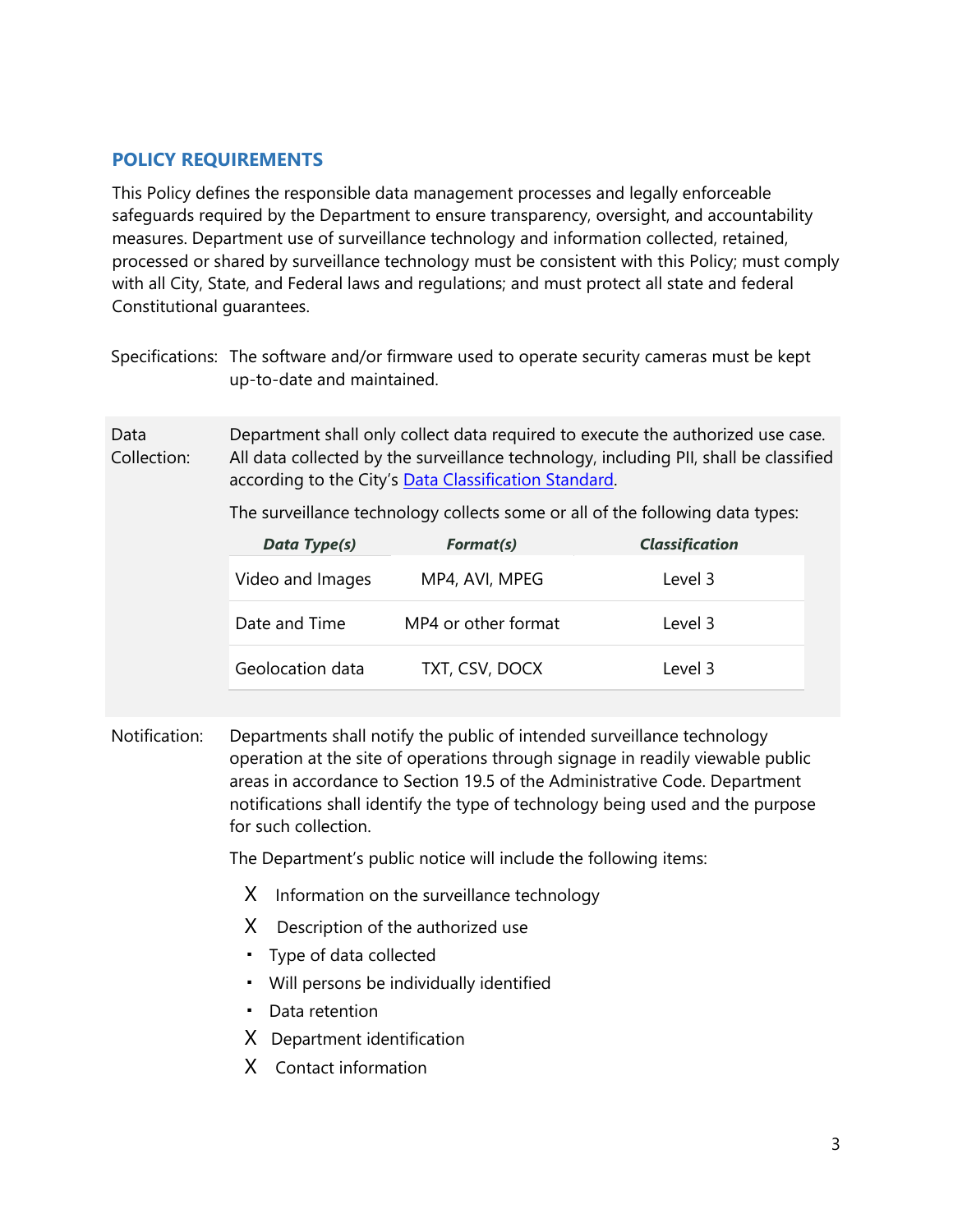Access: Prior to accessing or using data, authorized individuals receive training in system access and operation, and instruction regarding authorized and prohibited uses. Access to live views and recorded footage is restricted to specific trained personnel. Recorded footage is accessed only in response to an incident. Details on department staff and specific access are available in Appendix A. Data Security: Department shall secure PII against unauthorized or unlawful processing or disclosure; unwarranted access, manipulation or misuse; and accidental loss, destruction, or damage. Surveillance technology data collected and retained by the Department shall be protected by the safeguards appropriate for its classification level(s) as defined by the National Institute of Standards and Technology (NIST) security framework 800-53, or equivalent requirements from other major cybersecurity framework selected by the department. Departments shall, at minimum, apply the following safeguards to protect surveillance technology information from unauthorized access and control, including misuse: Encryption: Data retained by the Department will be encrypted. Raw data may be retained by the Department only for the authorized use case of sharing with law enforcement or the public. Storage: Any use of a third-party service provider must meet City's cyber security requirements. - Audits: A data access log will be maintained by the Department for all Security Camera data that is processed and utilized. This log will include but is not limited to the following: date/time data was originally obtained/collected, reasons/intended use for data, department requesting data, date/time of access of raw data, outcome of data processing, as well as date processed data was delivered to users. Data Sharing: For internal and externally shared data, shared data shall not be accessed, used, or processed by the recipient in a manner incompatible with the authorized use cases stated in this Policy. Department will endeavor to ensure that other agencies or departments that may receive data collected by their own Security Camera Systems will act in conformity with this Surveillance Technology Policy. Department shall ensure proper administrative, technical, and physical safeguards are in place before sharing data with other CCSF departments, outside government entities, and third-party providers or vendors. Each department that believes another agency or department receives or may receive data collected from its use of Security Cameras should consult with its

assigned Deputy City Attorney regarding their response.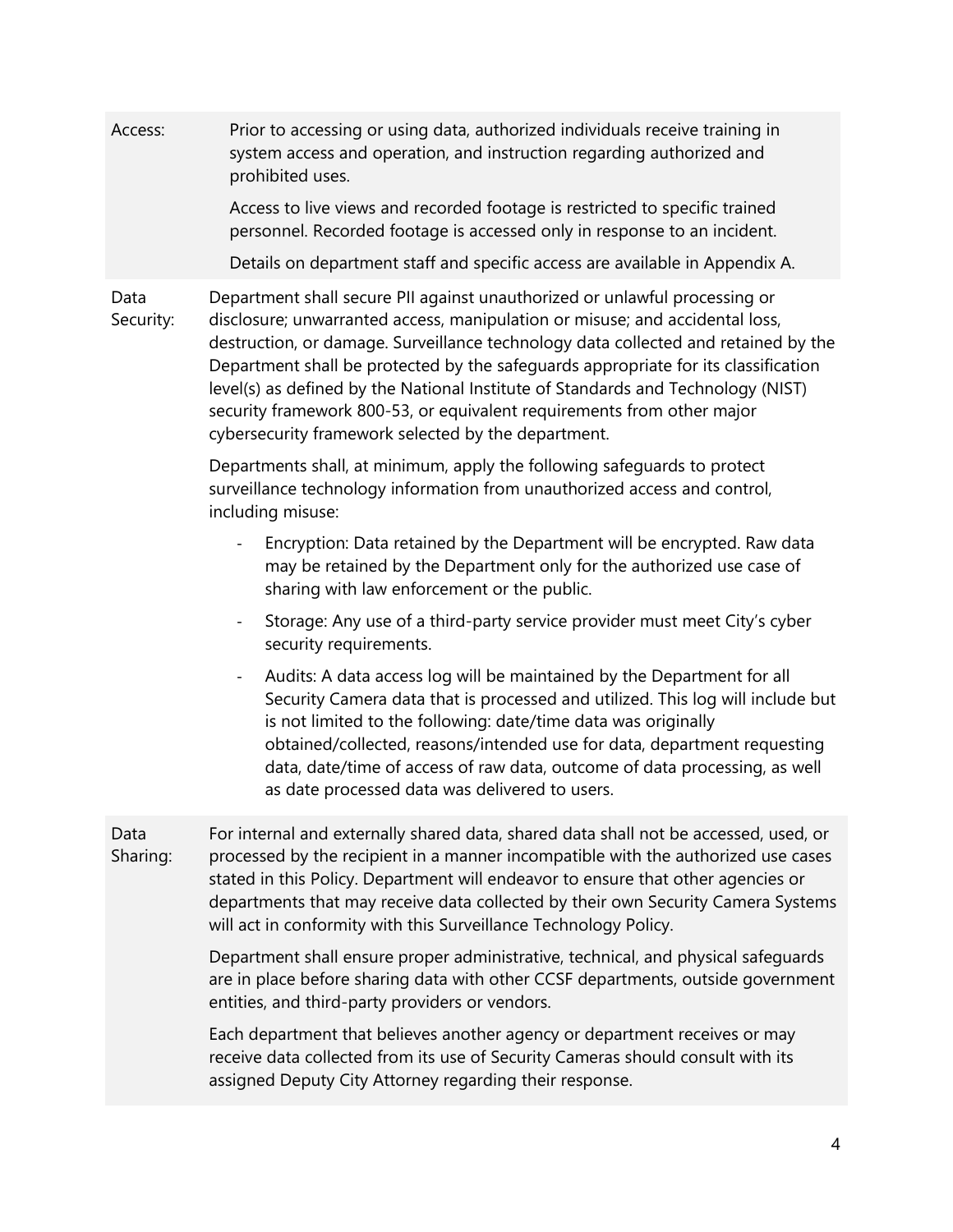Before sharing data with any recipients, the Department will use the following procedure to ensure appropriate data protections are in place:

- X Confirm the purpose of the data sharing aligns with the department's mission.
- X Consider alternative methods other than sharing data that can<br>X assemblish the same nurness accomplish the same purpose.
- X Redact names, scrub faces, and ensure all PII is removed in accordance with the department's data policies.

Review of all existing safeguards to ensure shared data does not

X increase the risk of potential civil rights and liberties impacts on residents.

Evaluation of what data can be permissibly shared with members of the

- X public should a request be made in accordance with the San Francisco's [Sunshine Ordinance.](http://library.amlegal.com/nxt/gateway.dll/California/administrative/chapter67thesanfranciscosunshineordinanc?f=templates$fn=default.htm$3.0$vid=amlegal:sanfrancisco_ca$anc=JD_Chapter67)
- X Ensure data will be shared in a cost-efficient manner and exported in a clean, machine-readable format.

Department will comply with the California Public Records Act, the San Francisco Sunshine Ordinance, the requirements of the federal and State Constitutions, and federal and State civil procedure laws and rules.

The Department may share Security Camera footage with the following entities:

#### *A. Internal Data Sharing:*

In the event of an incident, Security Camera images may be live-streamed or shared by alternative methods to the following agencies:

- Within the operating Department
- Police
- City Attorney
- District Attorney
- Sheriff
- On request following an incident.

Data sharing occurs at the following frequency:

As needed.

#### *B*. *External Data Sharing:*

- Other local law enforcement agencies

Data sharing occurs at the following frequency:

As needed.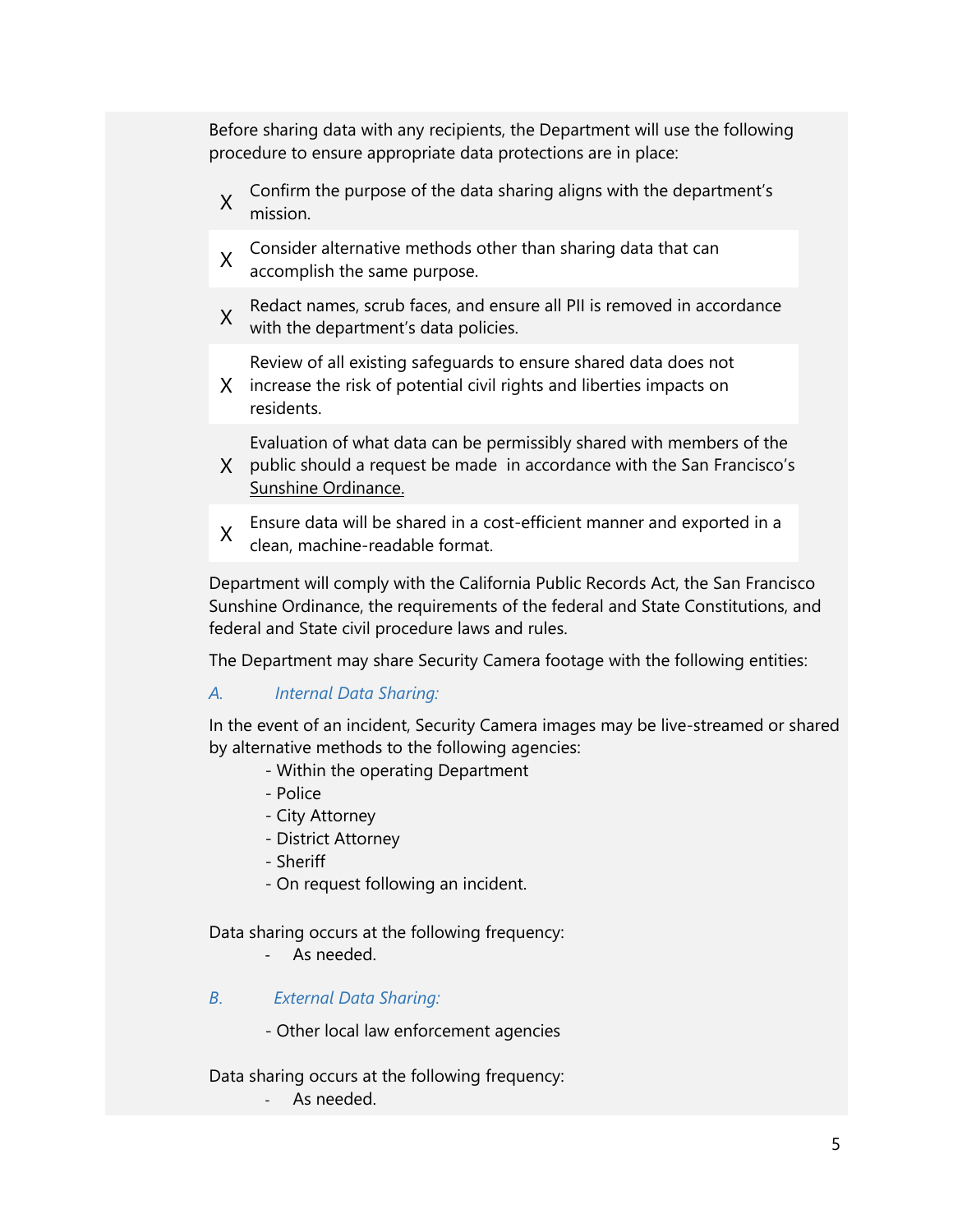Data Retention: Department may store and retain raw PII data only as long as necessary to accomplish a lawful and authorized purpose. Department data retention standards should align with how the department prepares its financial records and should be consistent with any relevant Federal Emergency Management Agency (FEMA) or California Office of Emergency Services (Cal OES) sections.

The Department's data retention period and justification are as follows:

Security Camera data will be stored for one (1) year to be available to authorized staff for operational necessity and ready reference.

If data is associated with an incident, it may be kept for longer than the standard retention period.

- Justification: This retention period conforms with the available server system storage space and allows for ample time for security staff to review footage related to security incidents and/or external requests for records.

Data may be stored in the following location:

- X Local storage (e.g., local server, storage area network (SAN), networkattached storage (NAS), backup tapes, etc.)
- X Department of Technology Data Center
- X Software as a Service Product
- X Cloud Storage Provider
- Data Disposal: Upon completion of the data retention period, Department shall dispose of data in the following manner:
	- Automatic overwrite of all existing files when standard data retention period ends. This may take the form of a delete/reformat, wipe, overwrite of existing data, or degaussing.
- Training: To reduce the possibility that surveillance technology or its associated data will be misused or used contrary to its authorized use, all individuals requiring access must receive training on data security policies and procedures.
	- Annual cybersecurity training (COIT Policy Link)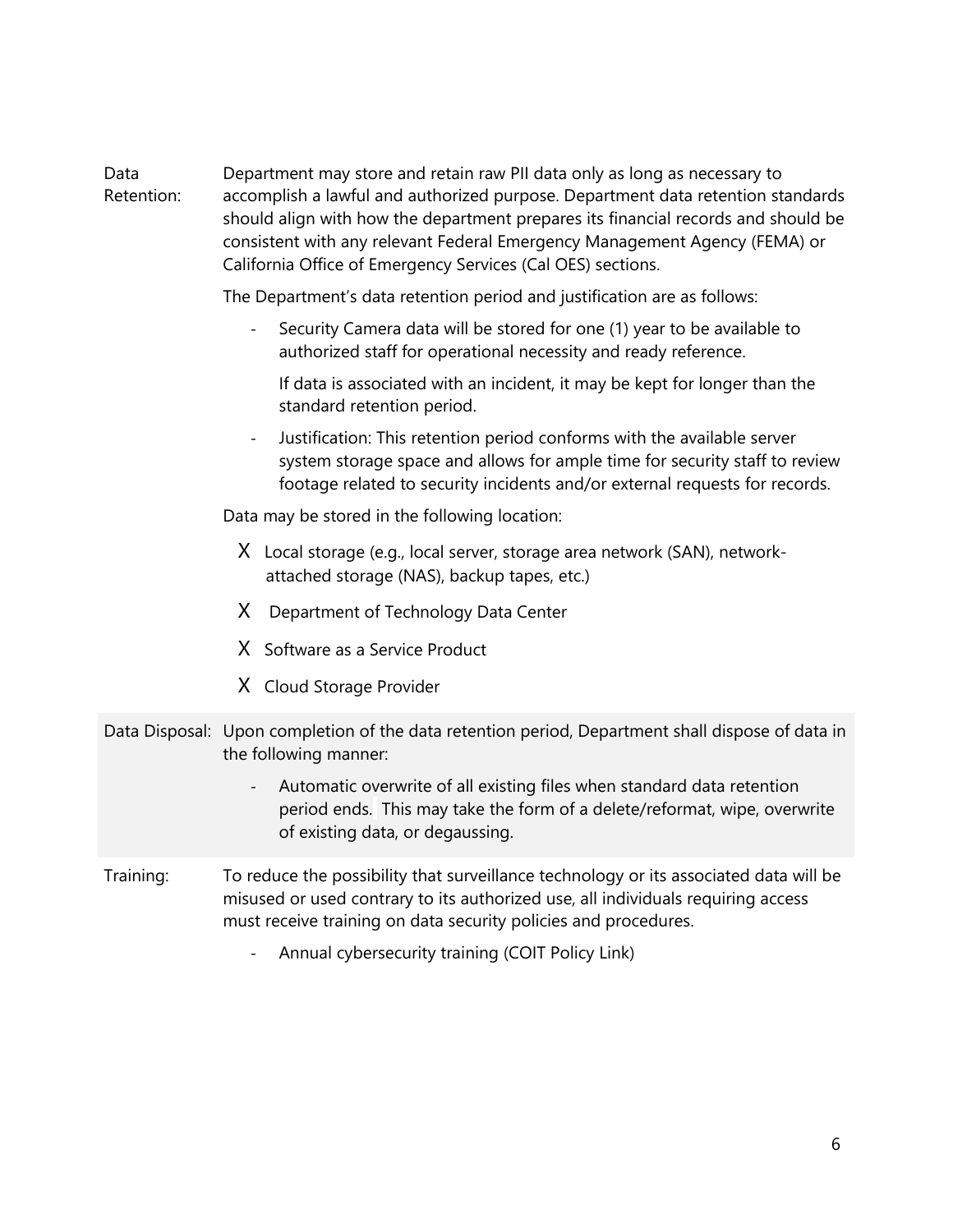### **COMPLIANCE**

Department shall oversee and enforce compliance with this Policy according to the respective memorandum of understanding of employees and their respective labor union agreement.

If a Department is alleged to have violated the Ordinance under San Francisco Administrative Code Chapter 19B, Department shall post a notice on the Department's website that generally describes any corrective measure taken to address such allegation.

Department is subject to enforcement procedures, as outlined in San Francisco Administrative Code Section 19B.8.

#### **DEFINITIONS**

| Personally Identifiable<br>Information: | Information that can be used to distinguish or trace an individual's<br>identity, either alone or when combined with other personal or<br>identifying information that is linked or linkable to a specific<br>individual. |
|-----------------------------------------|---------------------------------------------------------------------------------------------------------------------------------------------------------------------------------------------------------------------------|
| Sensitive Data:                         | Data intended for release on a need-to-know basis. Data regulated<br>by privacy laws or regulations or restricted by a regulatory agency or<br>contract, grant, or other agreement terms and conditions.                  |

### **AUTHORIZATION**

Section 19B.4 of the City's Administrative Code states, "It is the policy of the Board of Supervisors that it will approve a Surveillance Technology Policy ordinance only if it determines that the benefits the Surveillance Technology ordinance authorizes outweigh its costs, that the Surveillance Technology Policy ordinance will safeguard civil liberties and civil rights, and that the uses and deployments of the Surveillance Technology under the ordinance will not be based upon discriminatory or viewpoint-based factors or have a disparate impact on any community or Protected Class."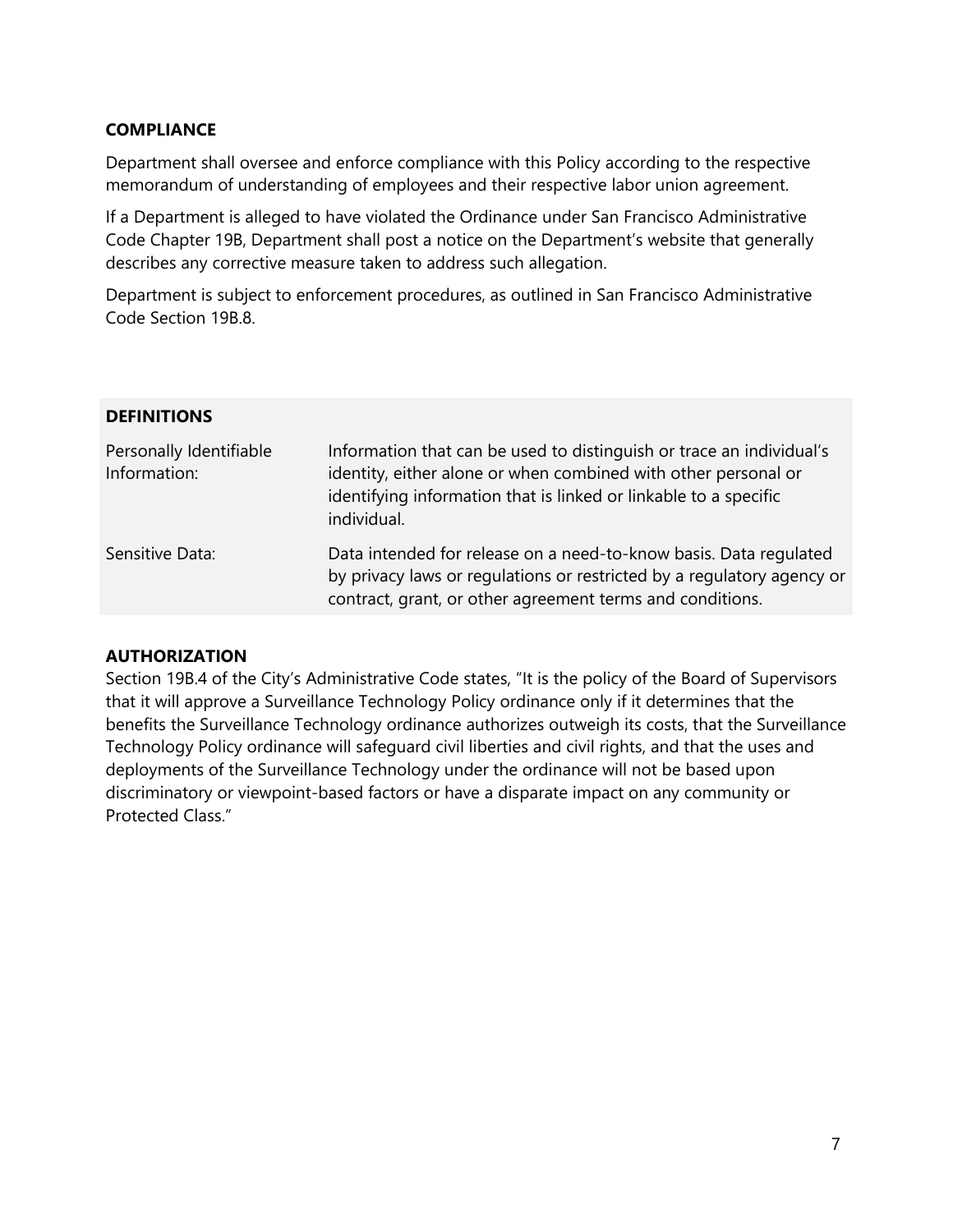## **Appendix A: Department Specific Responses Department: Asian Art Museum**

- 1. A description of the product, including vendor and general location of technology.
	- o CCTV product is Exacqvision, vendor for support is Pacific Technology CCTV, located in Santa Rosa. Cameras are located in both public facing and staff only areas both inside the museum and covering exterior areas.
- 2. The specific categories and titles of individuals who are authorized by the Department to access or use the collected information
	- o Security Director (0922) full access
	- o Security Supervisors (8228) full access
	- o Security staff (8226 and 8202) view access with access to recording in the event of an incident when supervisors are not present
- 3. What procedures will be put in place by which members of the public can register complaints or concerns, or submit questions about the deployment or use of a specific Surveillance Technology, and how the Department will ensure each question and complaint is responded to in a timely manner.
	- o Information will be posted on the Asian Art Museum website. The Security Director or designee will respond to questions, complaints, and concerns in a timely manner.
		- securitymanagers@asianart.org
- 4. Specific details on where data will be stored (local, DT, SaaS, Cloud Storage) including name of vendor and retention period.
	- o Data is stored on servers within the museum main server room. Retention period is variable based on motion recording and space on each server. Approximately 6 months retention for each server.
- 5. Is a subpoena required before sharing with law enforcement?
	- o No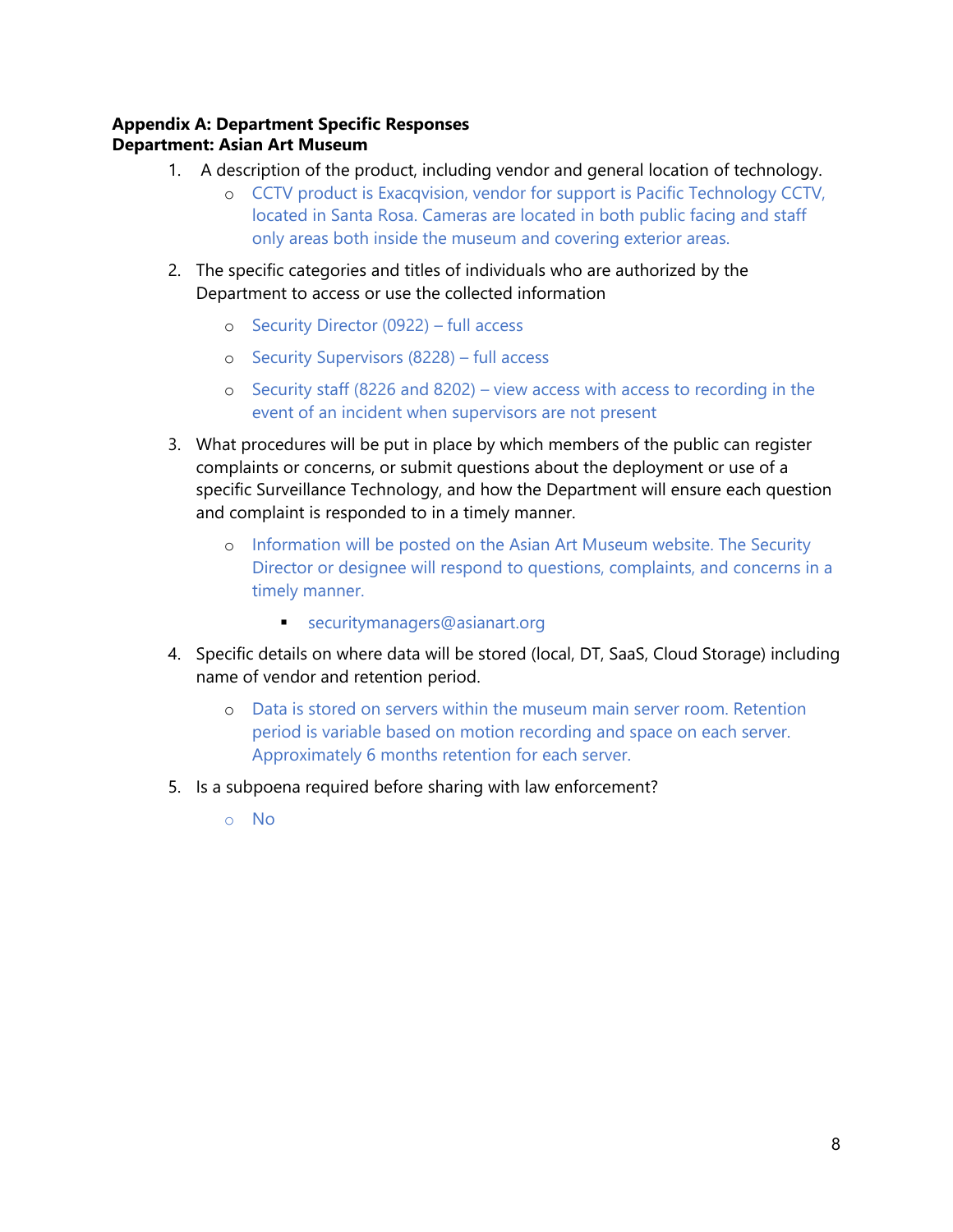# Appendix A

#### Department Specific Responses HSDUWPHQW&W\$PLQVWUDWRUV2IILFH5HDO(VWDWHLM/LRQ

1. A description of the product, including vendor and general location of technology.

All RED systems are self-contained and do not share information or data with any other departments or agencies.

| <b>Building</b>                 | <b>Video Surveillance System</b> | <b>Number of</b><br><b>Cameras</b> |
|---------------------------------|----------------------------------|------------------------------------|
| 1 Newhall<br>(Medical Examiner) | Avigilon                         | 51                                 |
| 1 South Van Ness                | Avigilon                         | 34                                 |
| 1650 Mission                    | Avigilon                         | 31                                 |
| 25 Van Ness                     | Avigilon                         | 20                                 |
| 450 Toland<br>(Central Shop)    | Avigilon                         | 6                                  |
| 555 Selby<br>(Central Shop)     | Avigilon                         | 15                                 |
| City Hall                       | Avigilon                         | 163                                |
| 49 South Van Ness               | Avigilon                         | 128                                |
| <b>ACC</b><br>1419 Bryant       | Avigilon                         | 57                                 |
| 850 Bryant                      | Avigilon                         | 6                                  |

- 2. The specific categories and titles of individuals who are authorized by the Department to access or use the collected information.
	- Monitoring (Viewing Live Feed) –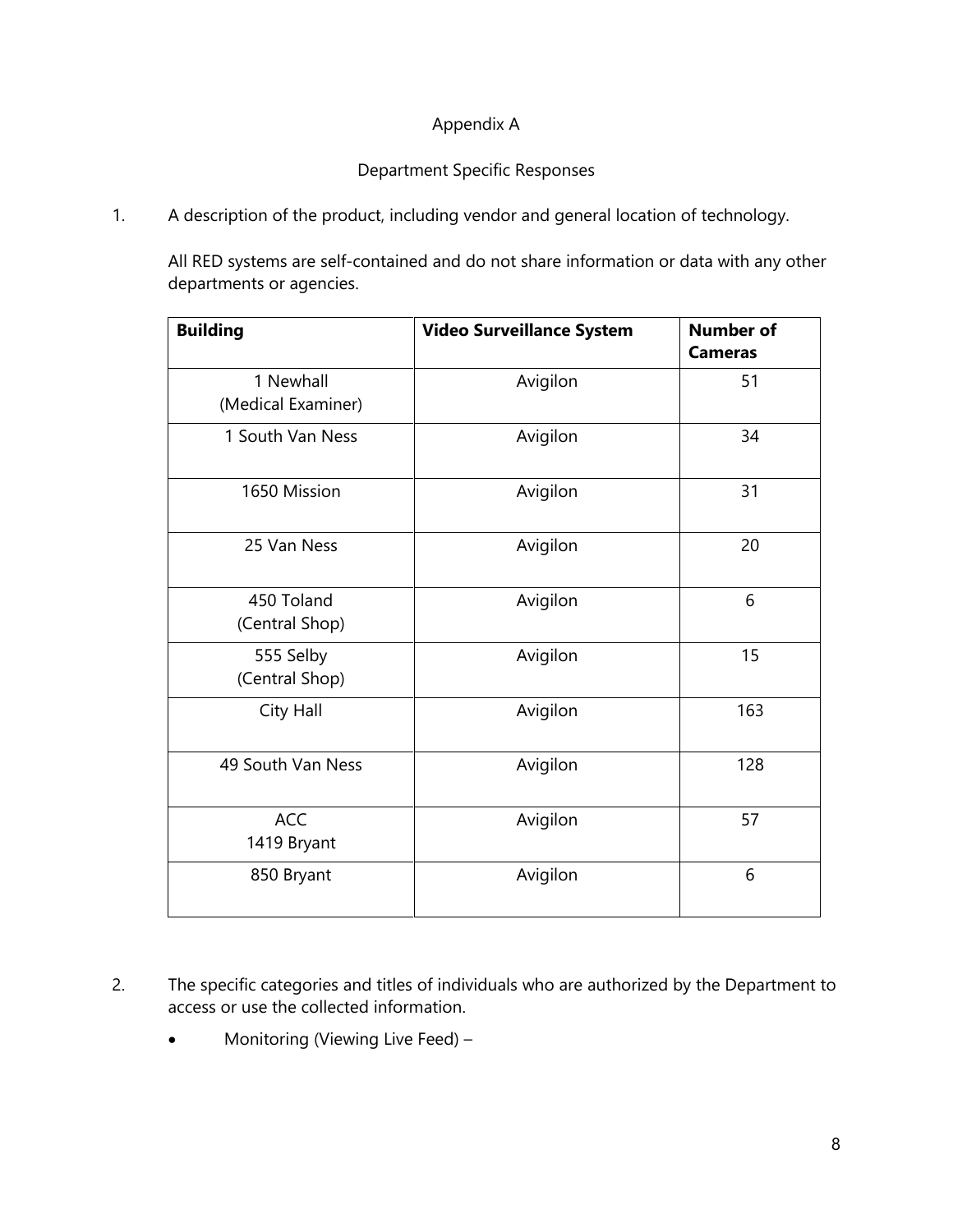- o HOJ Limited to Basement Door, Freight Hallway, Outside Basement Area – Campus Superintendent, Boiler Watch Engineering, Engineering staff (24/7)
- o ACC Security Guard
- o City Hall: Deputy Sheriff
- o Other RED Facilities: Deputy Sheriff, Security Guard, Building Manager
- Review of Recorded Video
	- o City Hall: Sheriff, Media Services staff upon approval by Sheriff's legal counsel for City Hall
	- o OCME: Deputy City Administrator
	- o ACC RED Media Services upon approval by Department head
	- o Other RED Facilities: Security, District General Manager, Campus Superintendent, Building Manager, RED Department head upon approval by Department head
- Export recorded video
	- o City Hall: Media Services staff upon approval by Sheriff's legal counsel for City Hall
	- o OCME: Deputy City Administrator
	- o Other RED Facilities: Media Services staff, District General Manager, Campus Superintendent, Building Manager - - Upon approval of Director, or designee, after consultation with City Attorney's Office
- 3. What procedures will be put in place by which members of the public can register complaints or concerns, or submit questions about the deployment or use of a specific Surveillance Technology, and how the Department will ensure each question and complaint is responded to in a timely manner.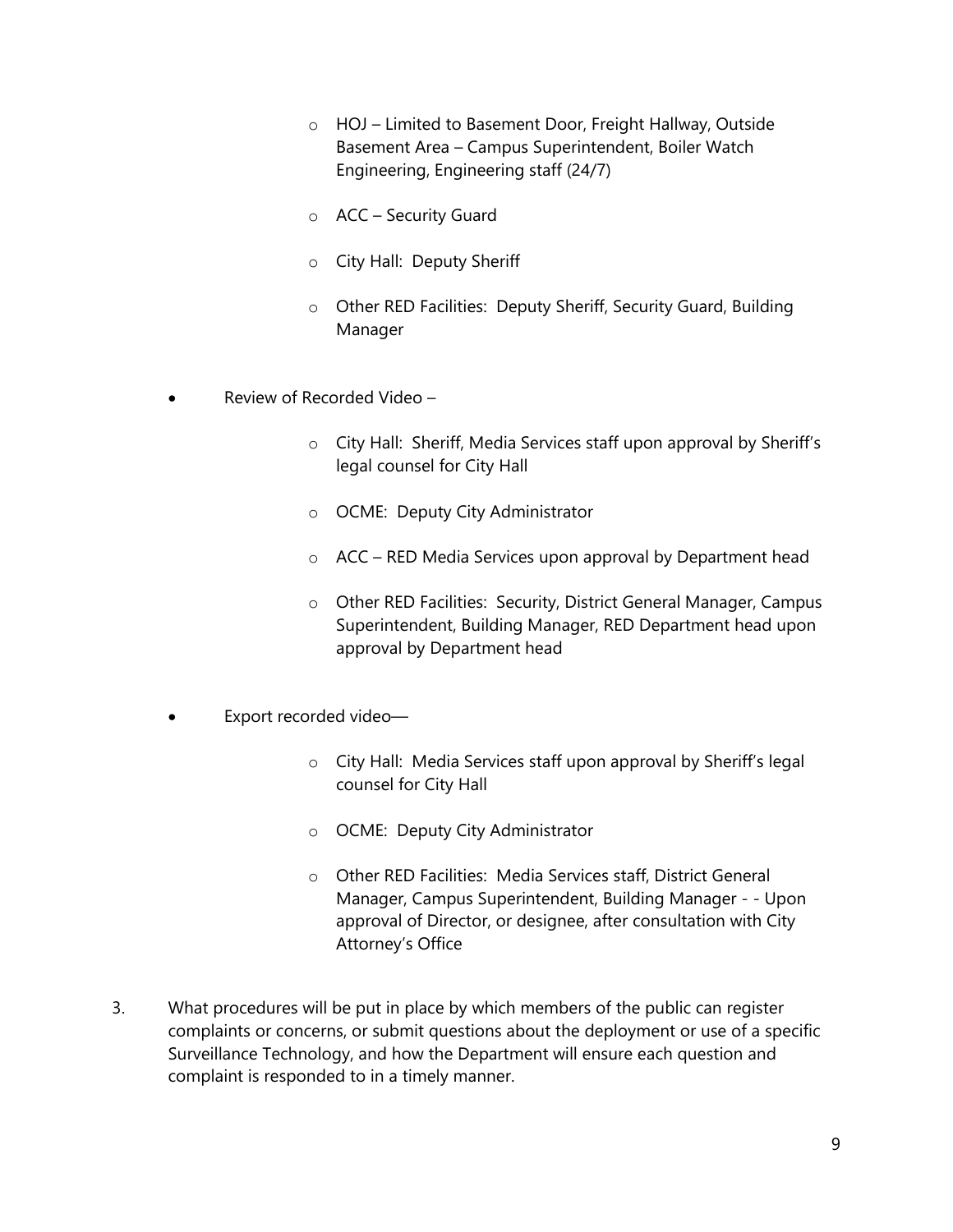Any complaints, questions, and concerns by members of the public regarding or relating RED's surveillance equipment, deployment and use of Surveillance Technology will be forwarded to the applicable Building Manager and copied to the applicable District General Manager. Responses to same will be drafted by the Building Manager with review by the District General Manager, and by the Director, or their designee, if warranted.

- 4. Specific details on where data will be stored (local, DT, SaaS, Cloud Storage) including name of vendor and retention period.
	- o City Hall Avigilon local server/recorder in AV server room
	- o Medical Examiner Avigilon local server/recorder in MPOE at 1 New Hall
	- o One South Van Ness Avigilon local server/recorder in server room at 1 South Van Ness
	- o 1650 Mission Avigilon local Server/Recorder MPOE at 1650 Mission
	- o Central Shop #1- Avigilon local server/recorder in server room at 555 Selby
	- o Central Shop #2 Avigilon local server/recorder in server room at 450 Toland
	- o 25 Van Ness Avigilon local server/recorder in room 400 at 25 Van Ness
	- o 49 South Van Ness Avigilon local server/recorder in server room at 49 South Van Ness
	- o 850 Bryant (HOJ) Microbiz local server/recorder in server room at HOJ
- 5. Is a subpoena required before sharing with law enforcement?
	- $\bullet$  No.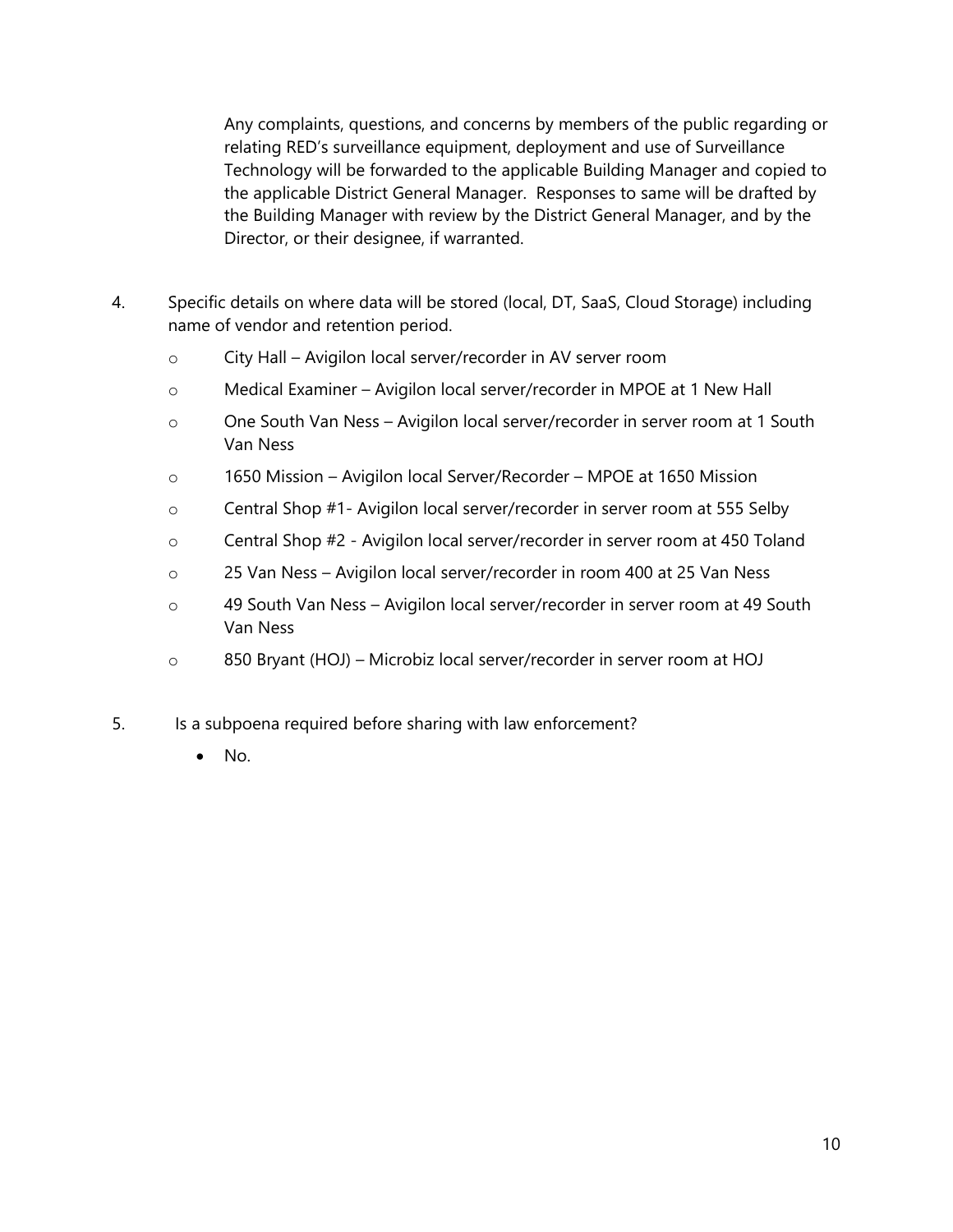1. A description of the product, including vendor and general location of technology. *The Airport uses Verint Video Management Software (VMS) and, primarily, Pelco Analog and Digital Pan-Tilt-Zoom (PTZ) and fixed cameras. The cameras are installed in public areas of the Airport. Specific to this submission, the cameras are located presecurity.*

*The Verint system is a closed system, running on a security local area network that is not exposed to the internet.*

- 2. The specific categories and titles of individuals who are authorized by the Department to access or use the collected information
	- *9202 911 Dispatcher*
	- *9203 911 Dispatch Supervisor*
	- *9212 Security Operations Center (SOC) Analyst*
	- *9213 Airfield Safety Officer*
	- *9220 SOC Supervisor*
	- *9221 Airport Operations Supervisor*
	- *Air Train Staff and Contractors*
	- *Aviation Security System MX Contractors*
	- *Ground Transportation Unit*
	- *Parking Management*
	- *SFPD-AB*
- 3. What procedures will be put in place by which members of the public can register complaints or concerns, or submit questions about the deployment or use of a specific Surveillance Technology, and how the Department will ensure each question and complaint is responded to in a timely manner.

*Public question and complaint can be submitted via the:*

- *Airport Guest Services [\(Contact SFO\)](https://www.flysfo.com/contact-sfo)*
- *Airport public email, phone, or website ([\(Contact SFO\)](https://www.flysfo.com/contact-sfo), or*
- *Airport Commission meetings [\(How to Address the Commission\)](https://www.flysfo.com/about-sfo/airport-commission/addressing-the-commission)*
- 4. Specific details on where data will be stored (local, DT, SaaS, Cloud Storage) including name of vendor and retention period.

*Data is in local server for 45 days then video files are transferred to Amazon Web Services for up to 1 year and files are deleted after 320 days based on lifecycle policy in AWS.*

- 5. Is a subpoena required before sharing with law enforcement?
	- No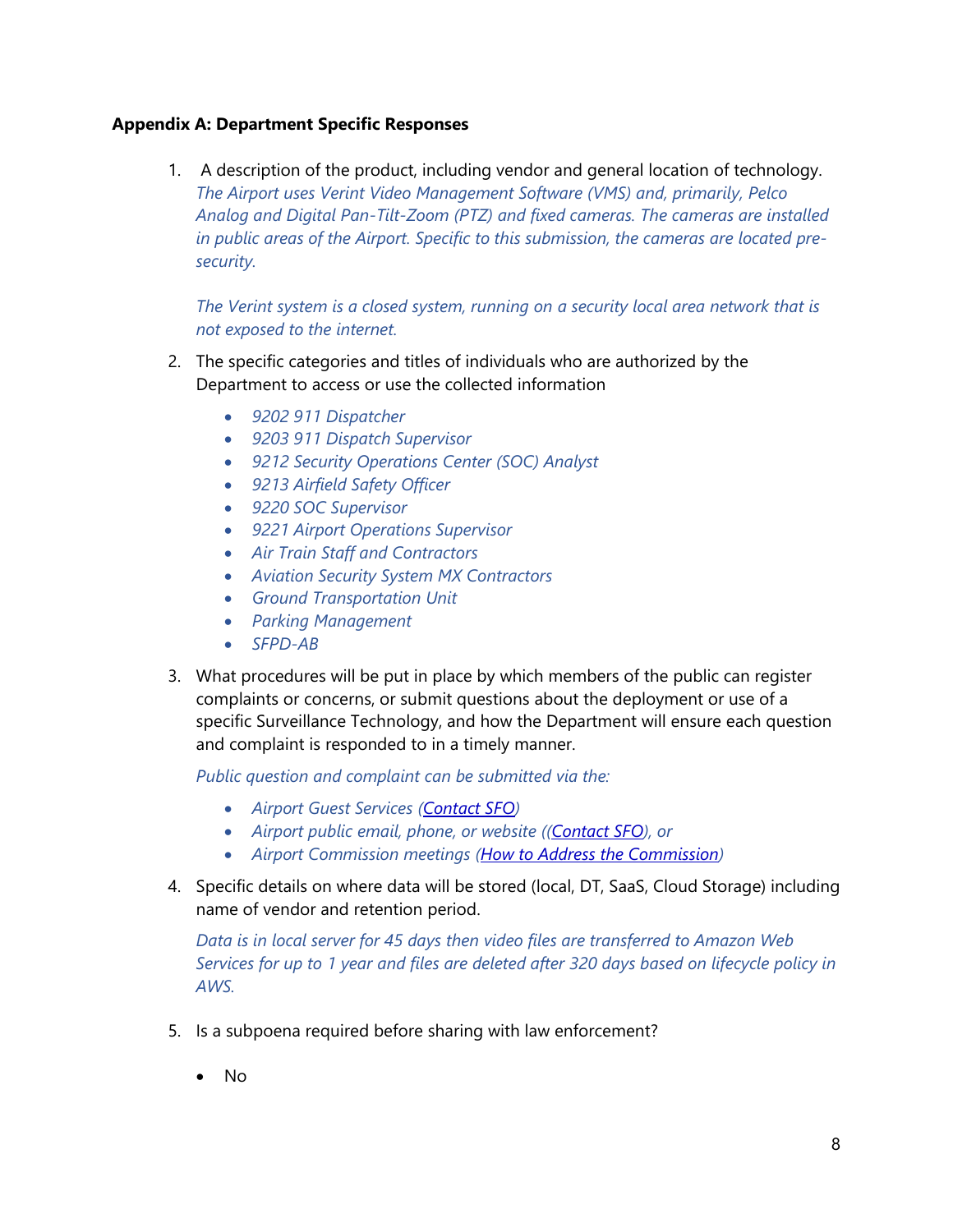- 6. Questions & Concerns
	- *In Authorized Use(s) - #3 "incident" should be defined*
	- *In Notification Admin Code Section 19.5 does not apply to Airport. Airport does not intend to post signage at location of each camera. However, Airport will publish public notice on its external website at [www.flysfo.com.](http://www.flysfo.com/)*
	- *In Audits – "processed and utilized" is unclear. Alternate language suggested-- "shared with a 3rd party."*
	- In Audits -*departments should not ask public record act requestors to provide their "reasons/intended use for data." "Intended use" is not a consideration when determining whether video footage is discloseable pursuant to a PRA request.*
	- In Data Sharing 3<sup>rd</sup> procedure lists "Redact names, scrub faces..." The video is *unalterable and names are not contained in the system. In addition, if video footage is subject to disclosure under PRA, scrubbing faces may be inappropriate unless privacy interests are implicated.*
	- *In External Data Sharing – data collected can be requested under Public Records Request.*
	- *In Data Retention 1<sup>st</sup> paragraph states "...department prepares its financial records…" Not sure how this aligns with use of technology.*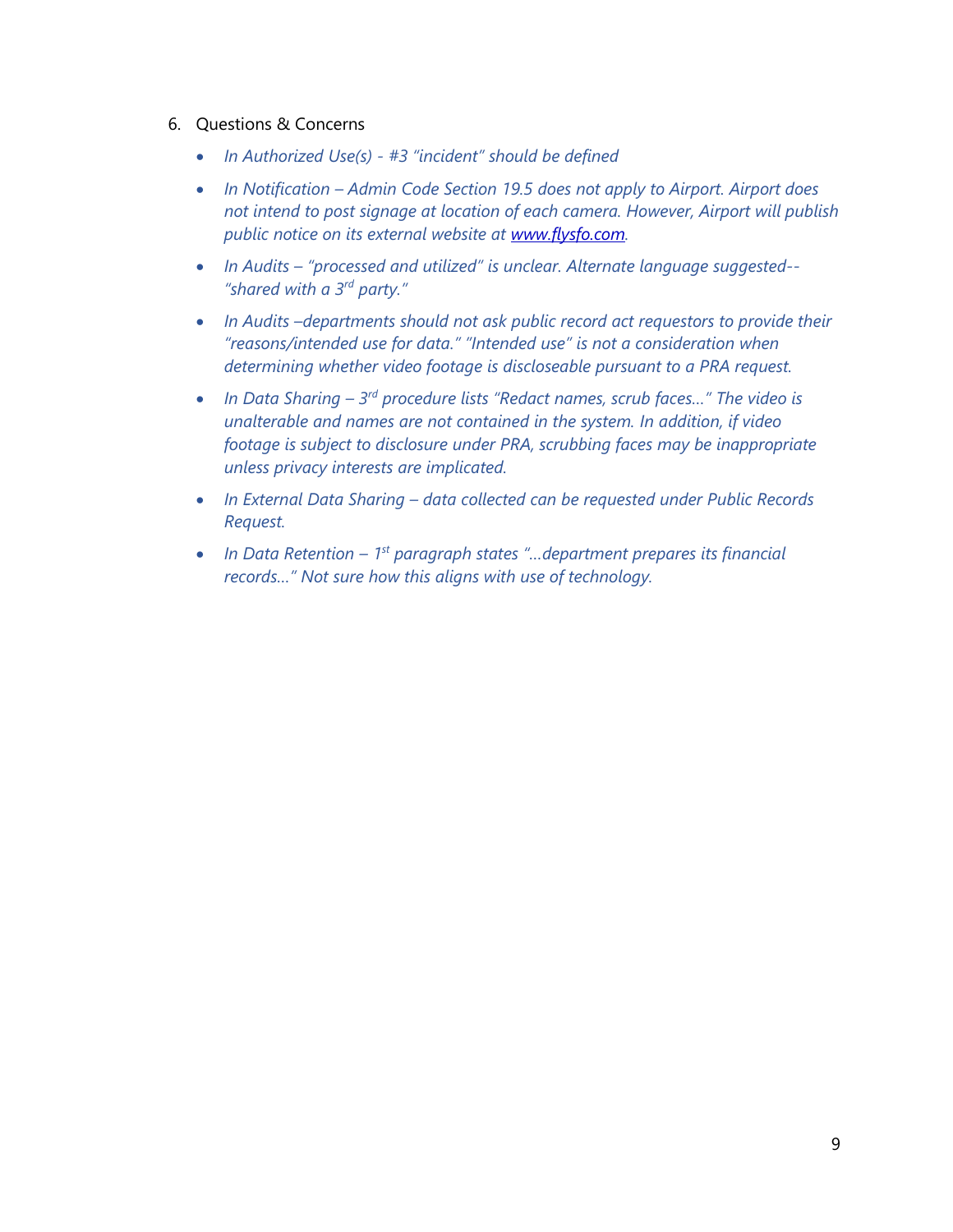1. A description of the product, including vendor and general location of technology.

Exacqvision servers. Axis, Hanwha and Samsung Cameras.

- Main Gallery: 401 Van Ness Avenue, Suite 126 (6 cameras)
- African American Art & Culture Complex: 762 Fulton Street (9 cameras)
- Bayview Opera House: 4705 3rd Street (12 cameras Exacqvision)
- Mission Cultural Center for Latino Arts: 2868 Mission Street (28 cameras)
- SOMArts: 934 Brannan Street (15 cameras Exacqvision)
- 2. The specific categories and titles of individuals who are authorized by the Department to access or use the collected information
	- Arts Commission Staff:
		- o Deputy Director of Programs (0923)
		- o Director of Community Investments (1824)
		- o Commission Secretary (1452)
		- o Office Manager (1840)
	- Law enforcement
- 3. What procedures will be put in place by which members of the public can register complaints or concerns, or submit questions about the deployment or use of a specific Surveillance Technology, and how the Department will ensure each question and complaint is responded to in a timely manner.

Public can inquire by contacting the Department directly (listed below) or through the City's Public Records Request process.

401 Van Ness Avenue, Suite 325 San Francisco, CA 94102 (415)252-2255 [ART-Info@sfgov.org](mailto:ART-Info@sfgov.org)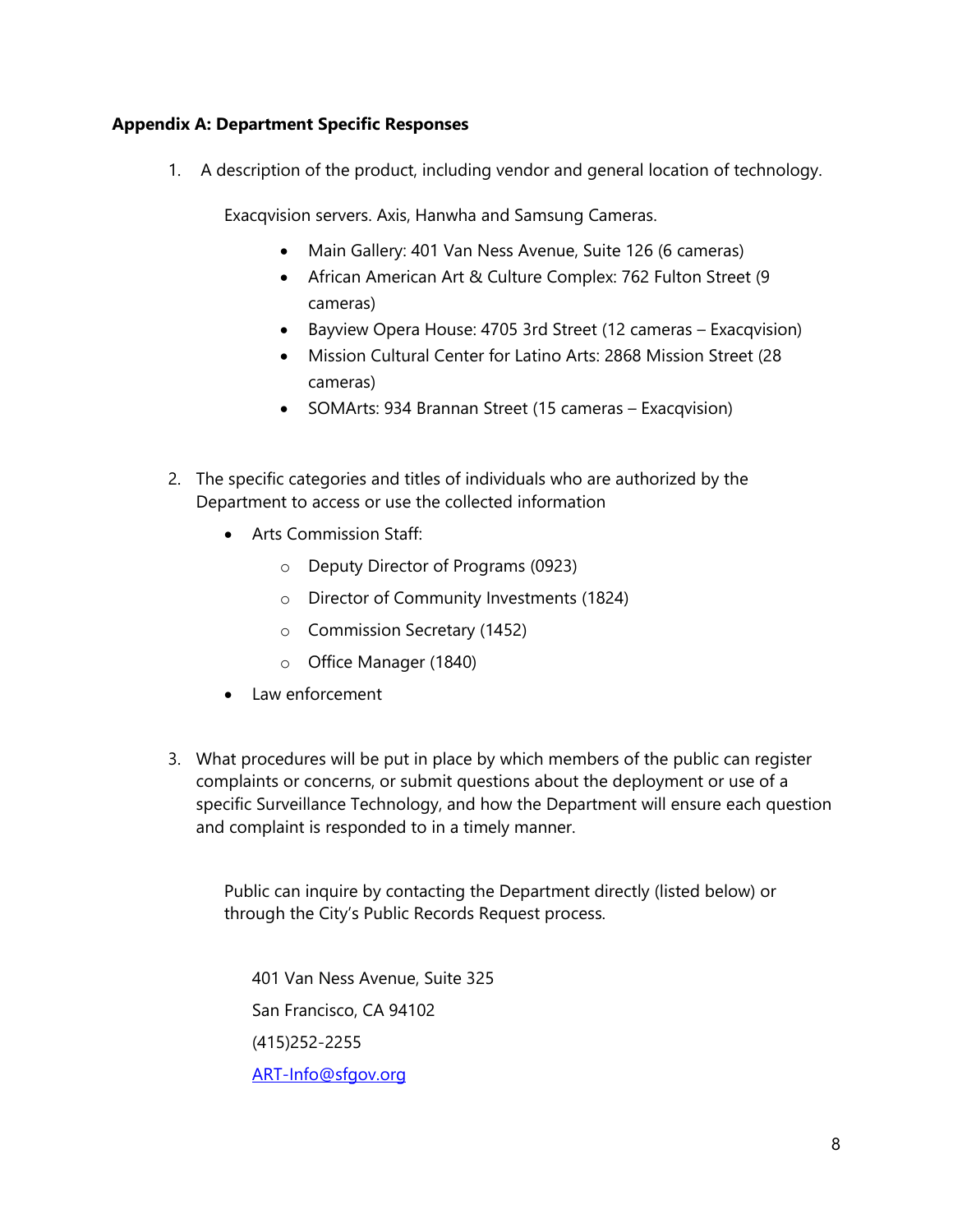4. Specific details on where data will be stored (local, DT, SaaS, Cloud Storage) including name of vendor and retention period.

Local servers installed by Microbiz Security Company.

- 5. Is a subpoena required before sharing with law enforcement?
	- No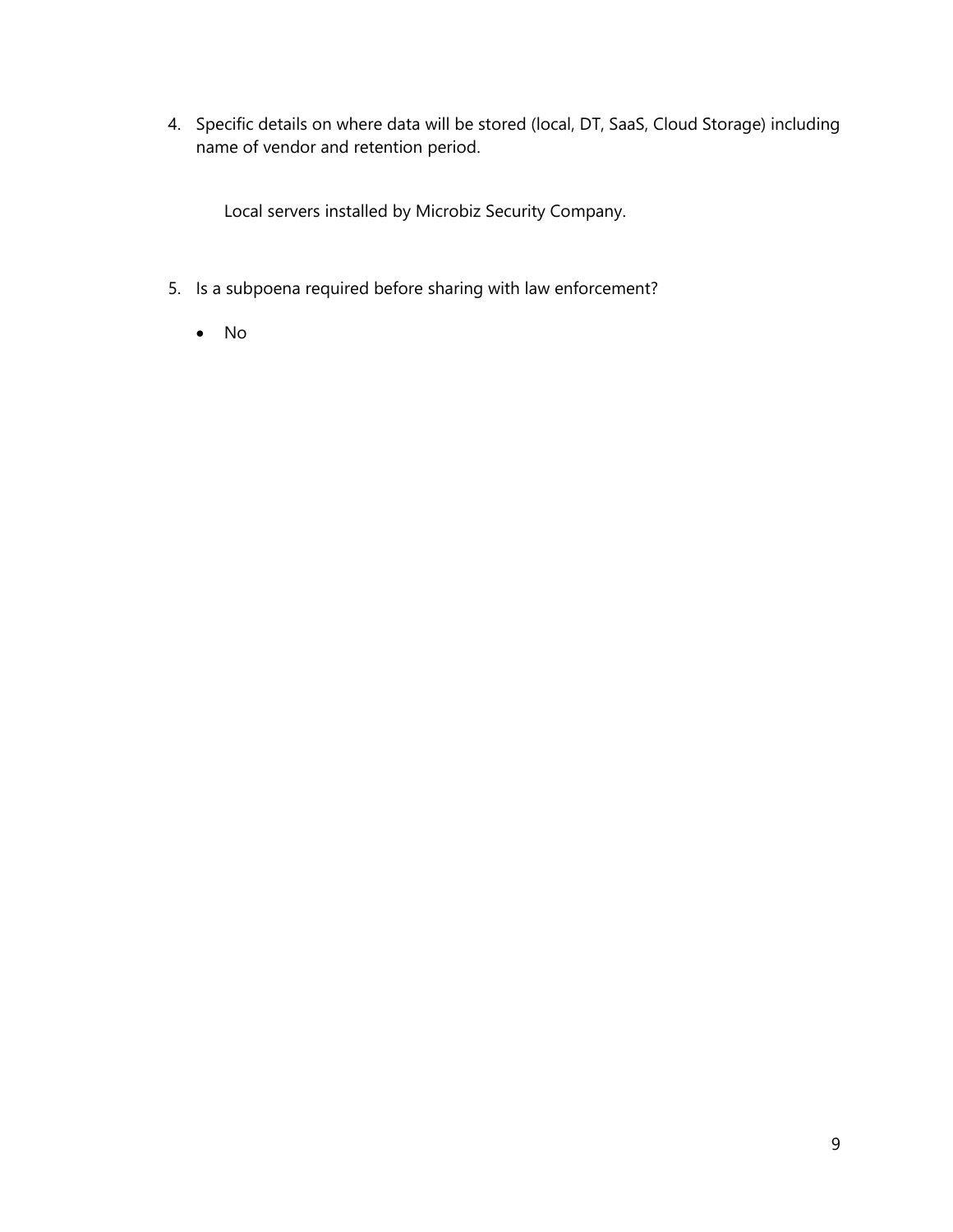1. A description of the product, including vendor and general location of technology.

*Sonitrol is used to protect against unauthorized access to confidential customer data, and for customer and employee safety. Sonitrol monitors physical access to the facility where customer information resides to detect and respond to physical security incidents. Sonitrol surveillance cameras are installed at points of entry, public lobby, and Intake/Interview areas.*

*Sonitrol's verified alarms are sound-based – not motion-based – so when an alarm is triggered, our monitoring professionals can actually listen to determine whether a breakin is in progress, or whether a false alarm has occurred. If it is a break-in, we immediately dispatch police and relay real-time information to the responding officers. If it is a false alarm, we simply reset the system without bothering you or the police. Because of this ability to verify alarms, Sonitrol has the highest apprehension rate and the lowest false alarm rate in the industry.*

2. The specific categories and titles of individuals who are authorized by the Department to access or use the collected information:

# *CCSF employees:*

- *• 1094- IT Operations Support Admin IV*
- *• 1093 - IT Operations Support Admin III*
- *• 0922 – Manager I*
- *• 1244 - Sr. HR Analyst*
- *• 0952 - Deputy Director II*
- *• 0963 - Director III*
- • *Contractors – Allied Security Guards*

# *SFPD – Southern Station:*

*• Police Officers*

*Departmental access is restricted to SFDCSS IT, SFDCSS Executive Management, SFDCSSHR and Allied Security Guards. Upon request, SFDCSS IT will provide access to*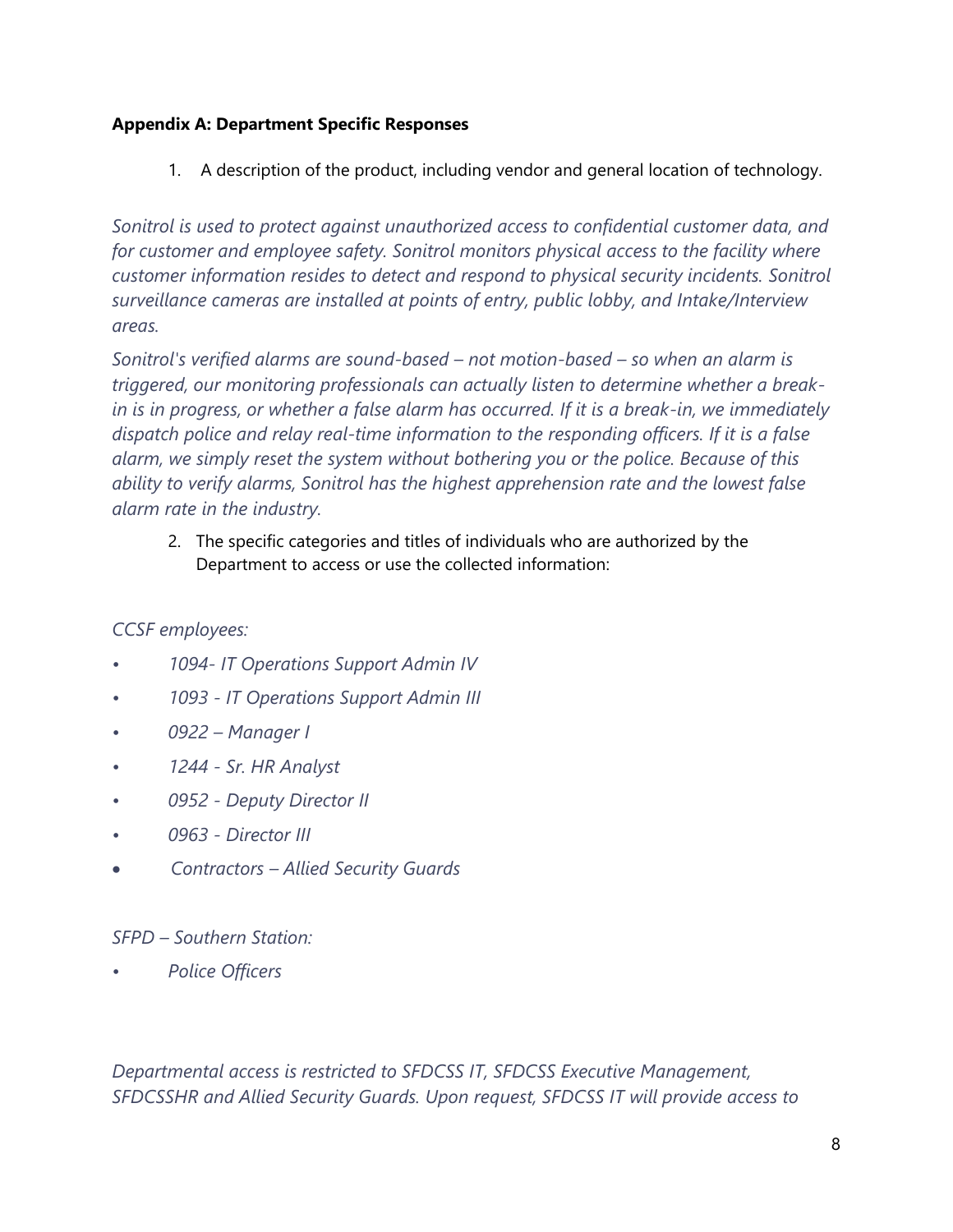*video footage to the above mentioned, as well as SFPD personnel. Executive Management, IT Manager/Security Officer or HR will request IT to review and provide video footage clip(s) of access point records in the event of a security or personnel incident. All staff and contractors are required to sign confidentiality forms annually, complete annual training and submit to Live Scan background checks to meet minimum employment requirements*

3. What procedures will be put in place by which members of the public can register complaints or concerns, or submit questions about the deployment or use of a specific Surveillance Technology, and how the Department will ensure each question and complaint is responded to in a timely manner.

*Customers can submit inquiries by telephone, letter, e-mail, facsimile, in person by visiting the office, or through the customer self-service website.*

- *1. Department of Child Support Services website: https://sfgov.org/dcss*
- *2. Email to: sfdcss@sfgov.org*
- *3. Phone: Call 311 or 1-866-901-3212*

*Incoming communications from the public are reviewed by a supervisor for immediate handling or assigned for specialized review and resolution. Response time 24-48 hours. Communication information is captured and reported out in monthly management reports.*

4. Specific details on where data will be stored (local, DT, SaaS, Cloud Storage) including name of vendor and retention period.

*Technical Safeguards: SFDCSS follows restricted access protocols. Only IT Manager and IT Administrators have access to stored video footage and access point records. To protect data from potential breach, misuse or abuse that may result in impacts to the public, data is maintained on secure, department-owned servers. Server backup transmission is secured in accordance with Federal, State and local regulations. Only persons authorized to utilize the data may access the information and are required to maintain records of access. Data is provided to Executive Management, HR and SFPD upon request. Lobby Security Guard personnel have view-only access and monitor live footage during business hours.*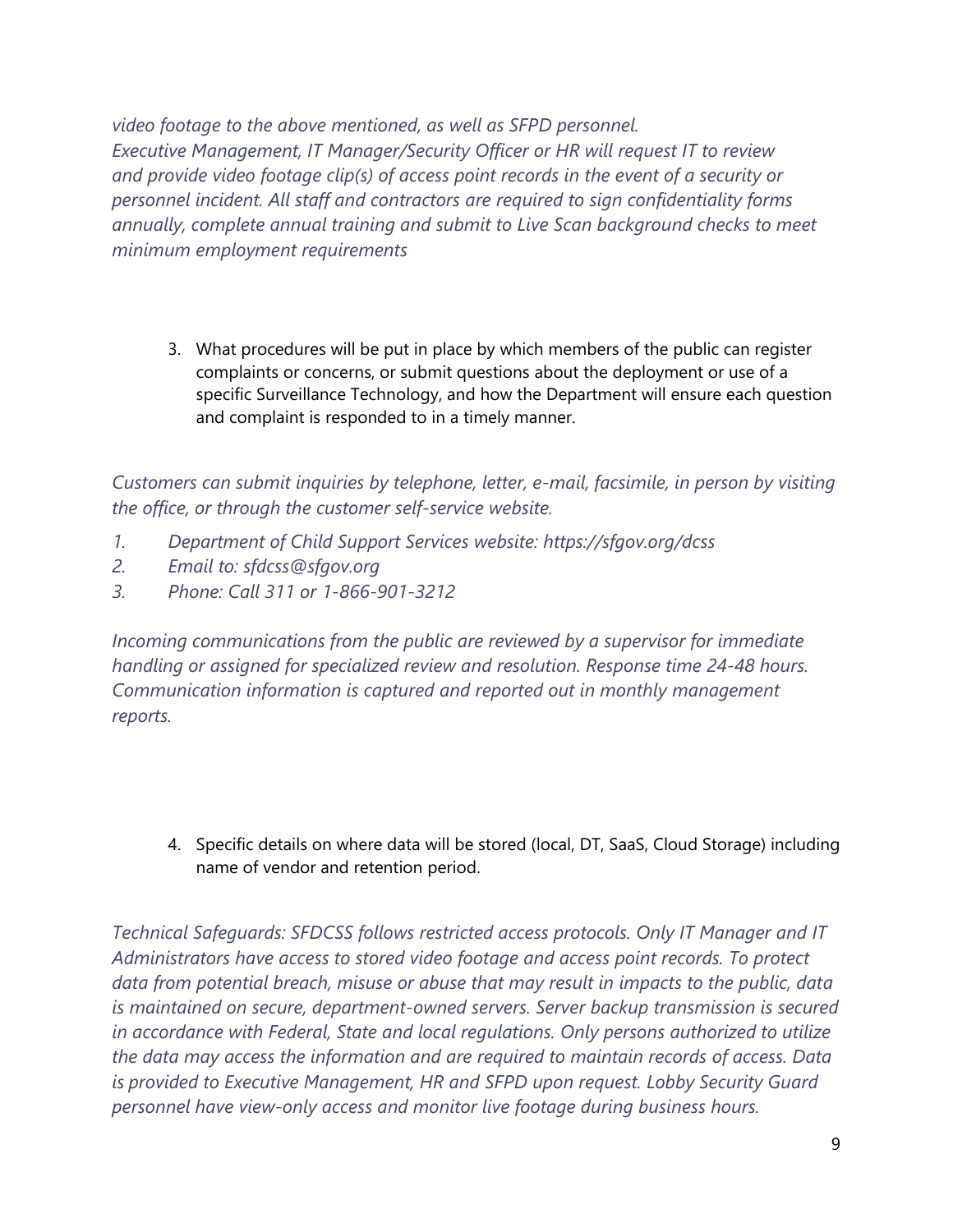*Physical Safeguards: Data can only be accessed onsite at SFDCSS - 617 Mission Street or, in the event of a disaster, our secondary backup appliance is stored at SFO The data and data systems are secured during transmission and during rest in accordance with Federal, State and Local regulations.* 

- 5. Is a subpoena required before sharing with law enforcement?
	- No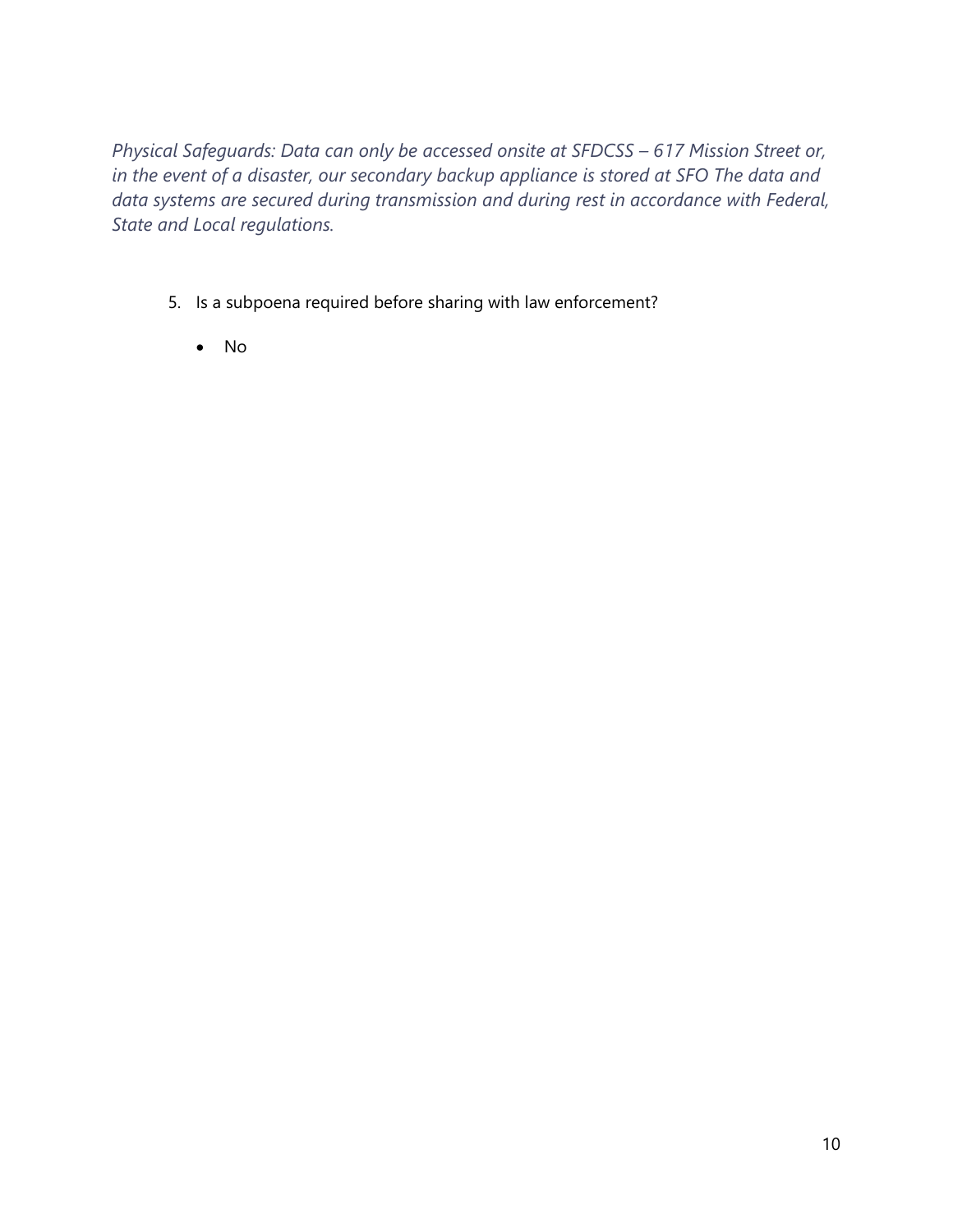1. A description of the product, including vendor and general location of technology.

Cameras are deployed at all entry/exit points for the Combined Emergency Communications Center Building at 1011 Turk St. These include entry points and drive paths to underground parking garage, balcony space to the east face of the building, along the walkway of the west face of the building that is along Turk St, and side space area in the buffer protection zone adjacent to the REC facilities.

2. The specific categories and titles of individuals who are authorized by the Department to access or use the collected information

8300 SFSD, Cadet

8304 or 8504, SFSD Deputies

8306 SFSD Sr. Deputy

8308 SFSD, Sergeant

1842 DEM, Facility Manager

1093 DEM IT Administrator

Access to the system is through designated PC workstations with the appropriate manufacturer proprietary client software. The software requires an assigned User ID and Credential/password before accessing the video. Permissions to export the video are provided on individual account settings.

3. What procedures will be put in place by which members of the public can register complaints or concerns, or submit questions about the deployment or use of a specific Surveillance Technology, and how the Department will ensure each question and complaint is responded to in a timely manner.

DEM has the Custodian of Records function that allows the public to seek access to the cameras, or to register complaints or concerns. DEM's external affairs divisions handles public questions or concerns, including Sunshine Requests.

4. Specific details on where data will be stored (local, DT, SaaS, Cloud Storage) including name of vendor and retention period.

There is currently a total of 28 cameras which most of them are fix point focus and 6 pan-tilt-zoom (PTZ) cameras. The video is recorded across two on-premise video servers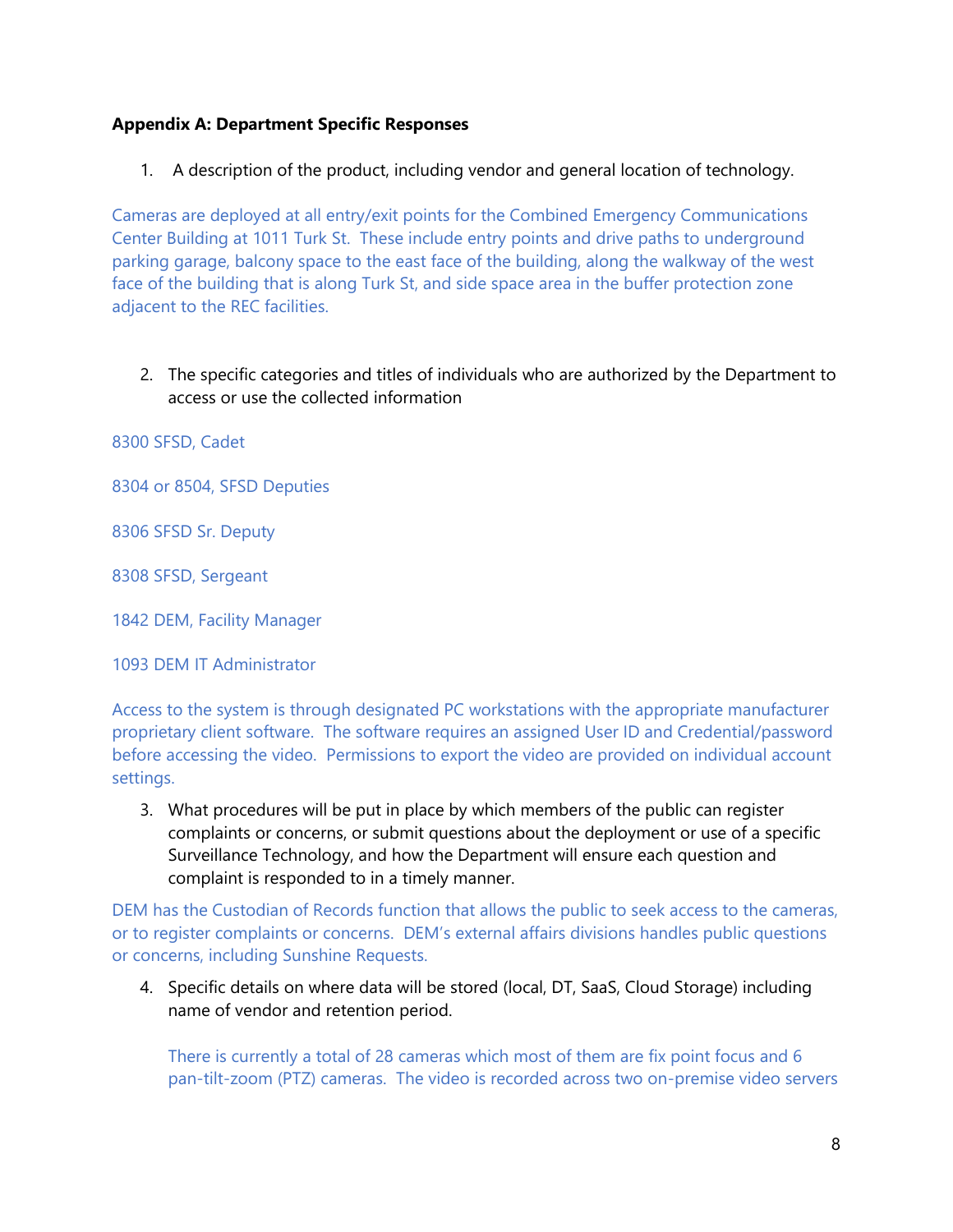converting the analog video to digital file format utilizing video management software from Exacqvision.

- 5. Is a subpoena required before sharing with law enforcement?
	- No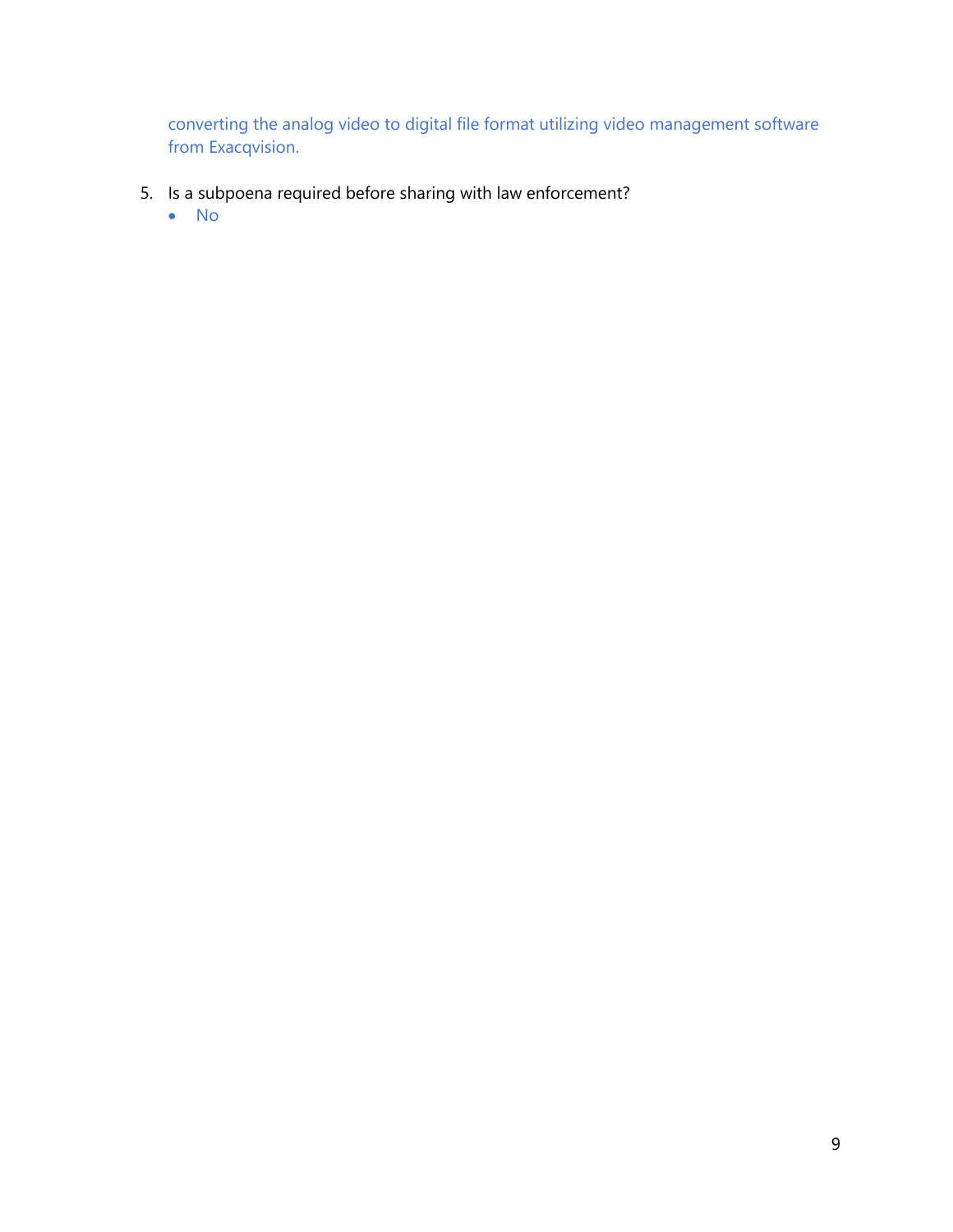#### **Appendix A: Department Specific Responses – Department of Human Resources**

1. A description of the product, including vendor and general location of technology.

DHR's security cameras are non-zoom, fixed surveillance cameras connected to an OpenEye video recording system. The equipment was purchased more than ten years ago, and DHR was unable to locate purchase details.

2. The specific categories and titles of individuals who are authorized by the Department to access or use the collected information

Video may only be accessed by DHR's 1042 IS Engineer, and only at the request of (a) the Human Resources Director; (b) the DHR Managing Deputy Director; or (c) the Department Personnel Officer.

3. What procedures will be put in place by which members of the public can register complaints or concerns, or submit questions about the deployment or use of a specific Surveillance Technology, and how the Department will ensure each question and complaint is responded to in a timely manner.

Members of the public can register complaints/concerns or submit questions via calls or emails at 311.org. DHR's Director of Finance and Administration will work with the 311 Team to ensure that responses meet or exceed 311's standards.

4. Specific details on where data will be stored (local, DT, SaaS, Cloud Storage) including name of vendor and retention period.

Data is only available to the IS Engineer, and is only accessible within the DHR Network. Access requires Local Area Network access, software installed, system configuration, software log-in, and passwords. The cameras record on a time loop that eventually overwrites itself. The recording system is not designed for permanent storage.

- 5. Is a subpoena required before sharing with law enforcement?
- No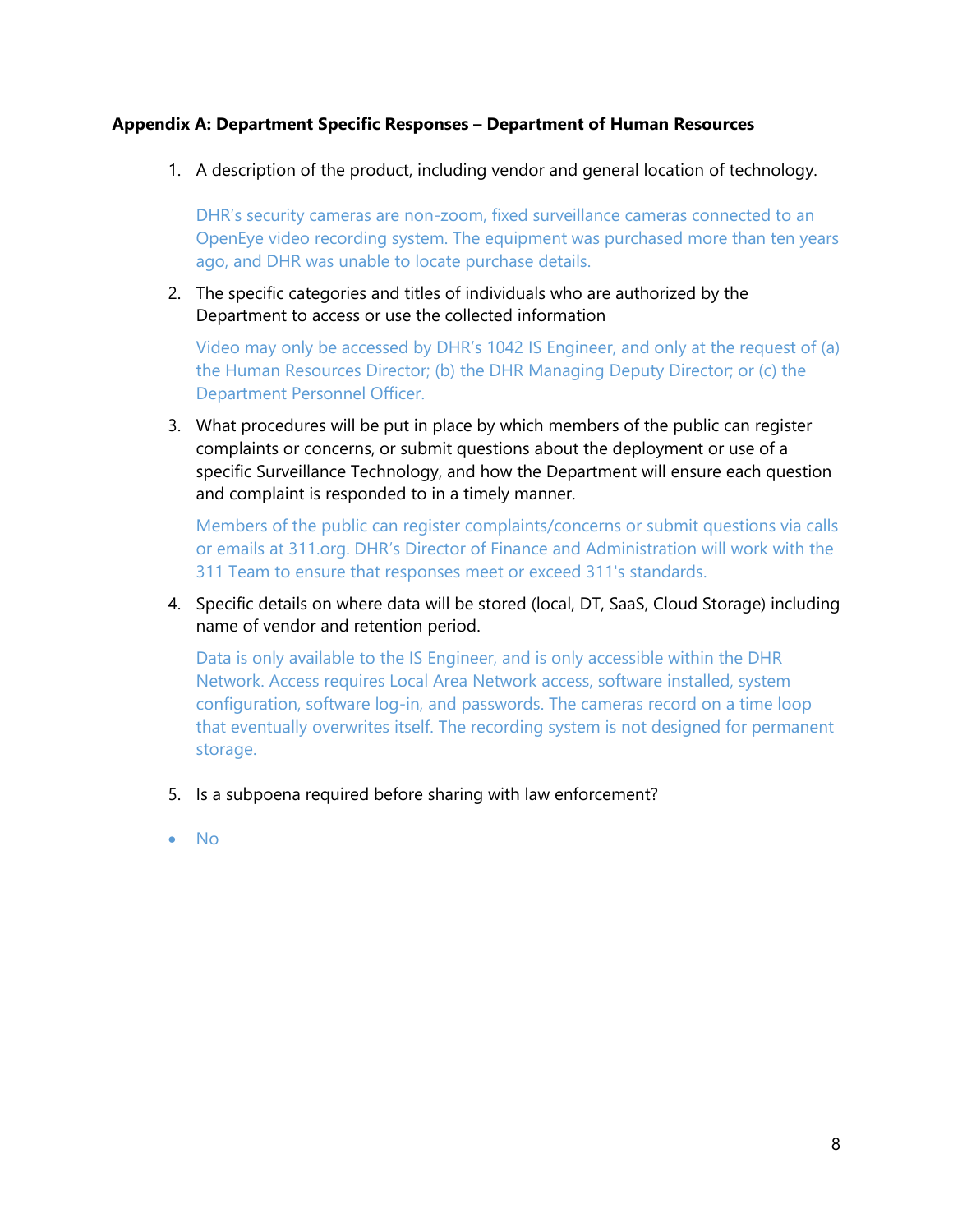1. A description of the product, including vendor and general location of technology.

Lenel On-Guard/Prism and Johnson Control, Inc. P2000 System, Vendors: Comtel and Johnson Control, Inc.

Locations and Number of Cameras:

- Zuckerberg General Hospital: 381 Lenel On-Guard/Prism cameras
- Laguna Honda Hospital: 128 Johnson Control, Inc. cameras
- 2. The specific categories and titles of individuals who are authorized by the Department to access or use the collected information
	- Comtel Service Technicians Technical support (integrators/maintenance/repairs)
	- San Francisco Sheriff Department SOC
	- 7262 Maintenance Planner
	- 8300 Sheriff's Cadet
	- 0953 Deputy Director III
	- 8304 Deputy Sheriff
	- 8306 Senior Deputy Sheriff
	- 8308 Sheriff's Sergeant
	- 8310 Sheriff's Lieutenant
	- 8238 Public Safety Communications Dispatcher
- 3. What procedures will be put in place by which members of the public can register complaints or concerns, or submit questions about the deployment or use of a specific Surveillance Technology, and how the Department will ensure each question and complaint is responded to in a timely manner.

Complaints can be sent to Director of Security, Department of Public Health in accordance to the 2020 – SOP – SFDPH Records and Disclosure Policy. Contact information for complaints or concerns:

City and County of San Francisco 1001 Potrero Avenue San Francisco, CA 94110 Office: 415-206-2577 Cell: 415 926-3669 basil.price@sfdph.org

4. Specific details on where data will be stored (local, DT, SaaS, Cloud Storage) including name of vendor and retention period.

The files at rest are stored on the on premises Lenel system with proprietary encryption.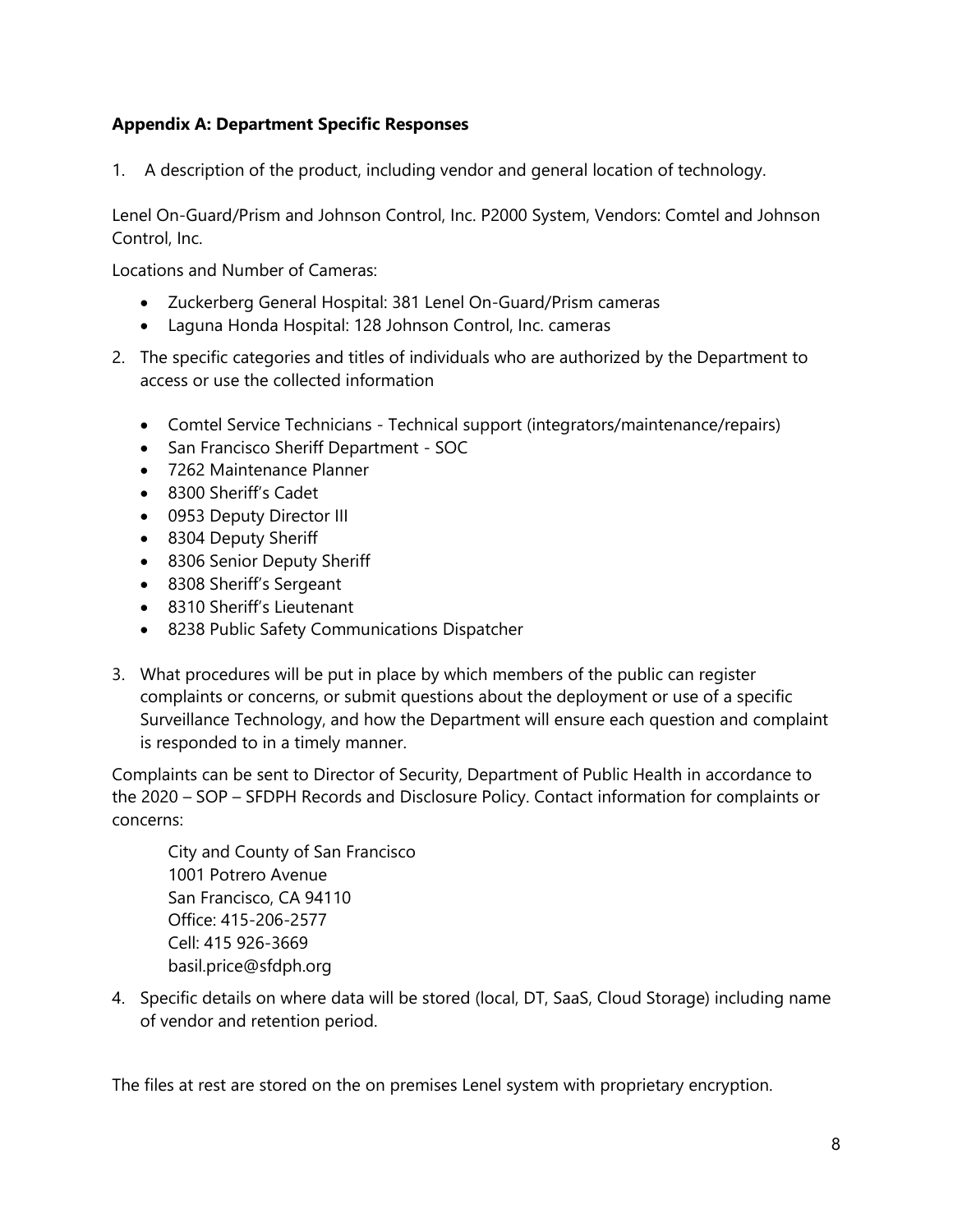1. A description of the product, including vendor and general location of technology.

DT Critical Infrastructure Camera system (CIC) use Avigilon Control Center video management software to mange and interact with high-definition video. It captures and stores HD video, while intelligently managing bandwidth and storage using High Definition Stream Management (HDSM) technology.

The CICs are located at the eight Public Safety Radio sites, as well as the DT Public Safety Division headquarters at 200 Paul Ave.

2. The specific categories and titles of individuals who are authorized by the Department to access or use the collected information.

7362 Communications System Technician 7368 Senior Communications System Technician 8234 Fire Alarm Dispatcher 8236 Chief Fire Alarm Dispatcher

3. What procedures will be put in place by which members of the public can register complaints or concerns, or submit questions about the deployment or use of a specific Surveillance Technology, and how the Department will ensure each question and complaint is responded to in a timely manner.

Members of the public can register complaints or concerns through the following mechanisms:

- Via a form on the Department of Technology website <https://tech.sfgov.org/>
- Send an email to [dtis.helpdesk@sfgov.org](mailto:dtis.helpdesk@sfgov.org)
- Call the Citywide Service Desk at (628) 652-5000, or
- Send a letter via post to 1 S. Van Ness Ave, 2nd floor, San Francisco, CA, 94103

Regardless of which communication channel a member of the public uses, their inquiry is recorded into ServiceNow, a work management tool in use by the Department of Technology and assigned to a staff member. ServiceNow creates a ticket for each entry, and staff receive an email when assigned to work the ticket. Each ticket has a tracking number, date received and expected due date.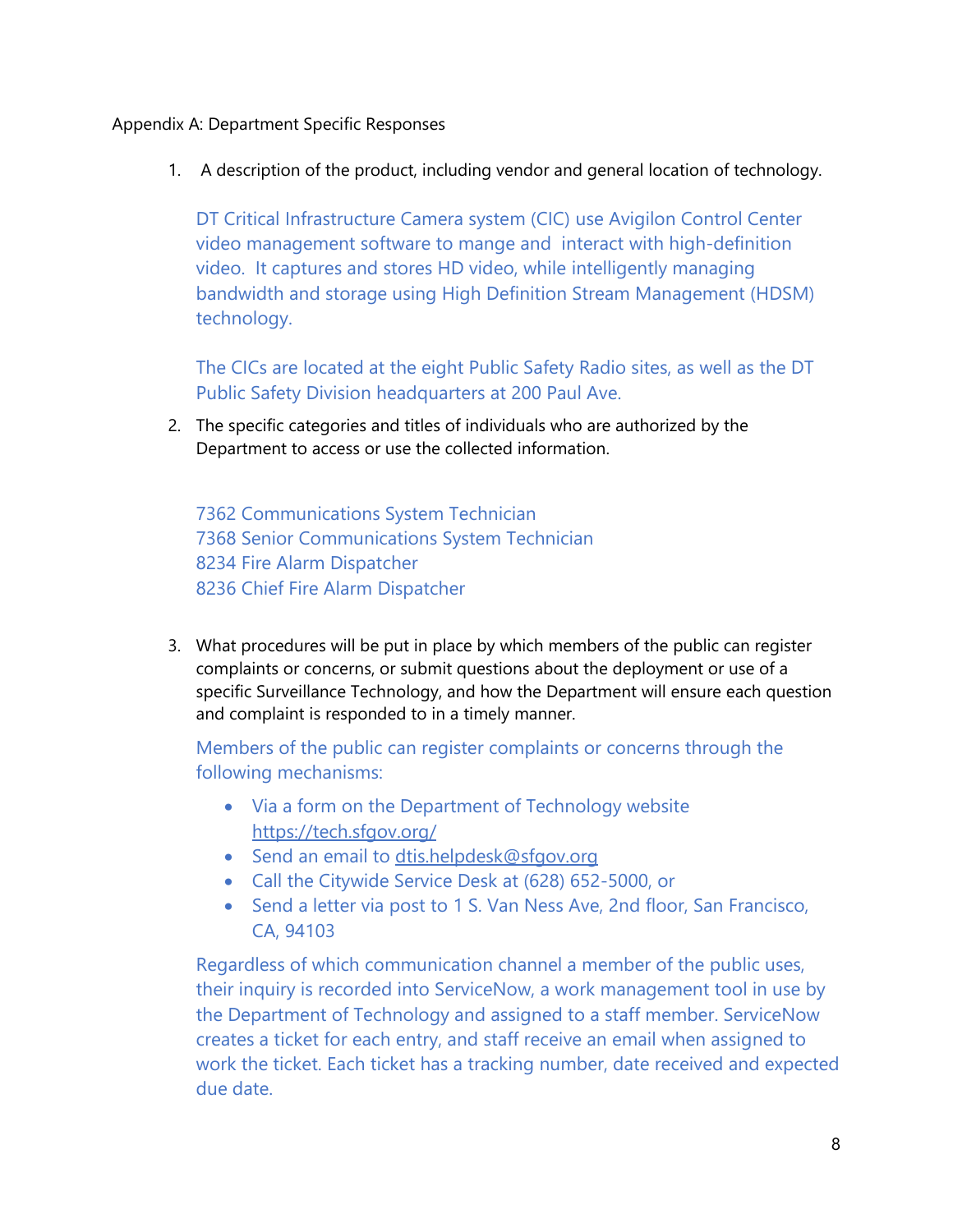4. Specific details on where data will be stored (local, DT, SaaS, Cloud Storage) including name of vendor and retention period.

The video recorded by the CIC system is stored locally. DT understands that it may have to store recorded video for a minimum of one year, we will seek to store video for the minimum possible duration.

- 5. Is a subpoena required before sharing with law enforcement?
	- o No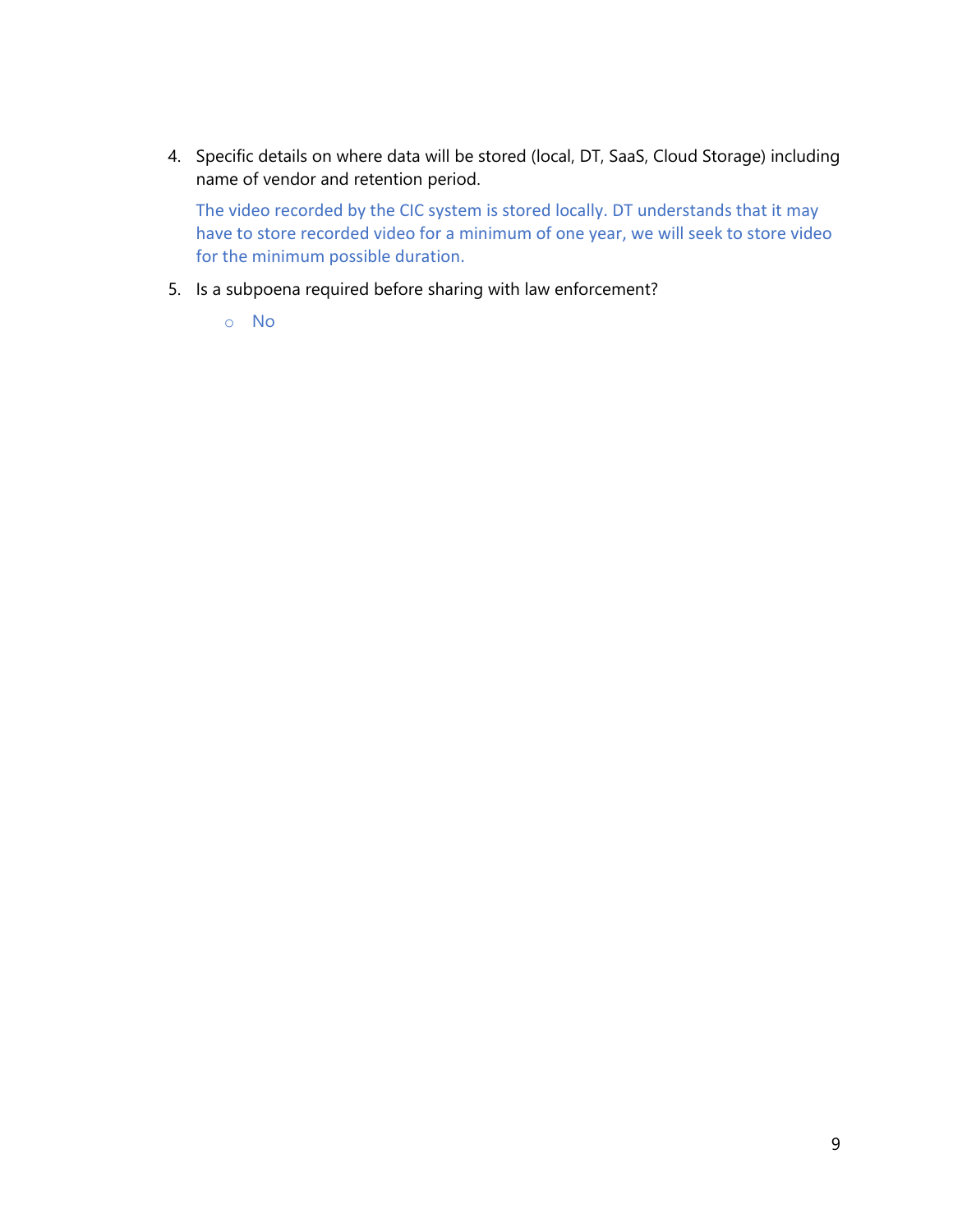1. A description of the product, including vendor and general location of technology.

The Fire Department has installed security cameras at its current Station 49 Ambulance/Bureau of Equipment facility as well as its Division of Training. Cameras are mounted on fences and walls for security purposes. In addition, security cameras are part of the plans of two current facilities under construction for the Department.

## 2. The specific categories and titles of individuals who are authorized by the Department to access or use the collected information

Access to the cameras are limited to a select few members in the Department's Administrative Division. Video is only accessed after a security incident has been identified and is not actively monitored.

3. What procedures will be put in place by which members of the public can register complaints or concerns, or submit questions about the deployment or use of a specific Surveillance Technology, and how the Department will ensure each question and complaint is responded to in a timely manner.

Members of the public can register complaints / concerns or submit questions through the Fire Department website and complaint process, or through the Chief's Office. ([https://sf](https://sf-fire.org/how-file-complaint)[fire.org/how-file-complaint\)](https://sf-fire.org/how-file-complaint). Constituent calls and complaints to the Fire Department are routed to the appropriate division The appropriate division designee will discuss concerns or complaints with constituent and record details regarding nature of conversation. If additional action is required or requested by caller, the Fire Department commits to a follow-up (by email or telephone) in a timely manner.

4. Specific details on where data will be stored (local, DT, SaaS, Cloud Storage) including name of vendor and retention period.

Data is stored on a secured cloud storage solution for a period of six months. The Department is working with COIT and the City Attorney on any data retention requirement changes.

- 5. Is a subpoena required before sharing with law enforcement?
	- No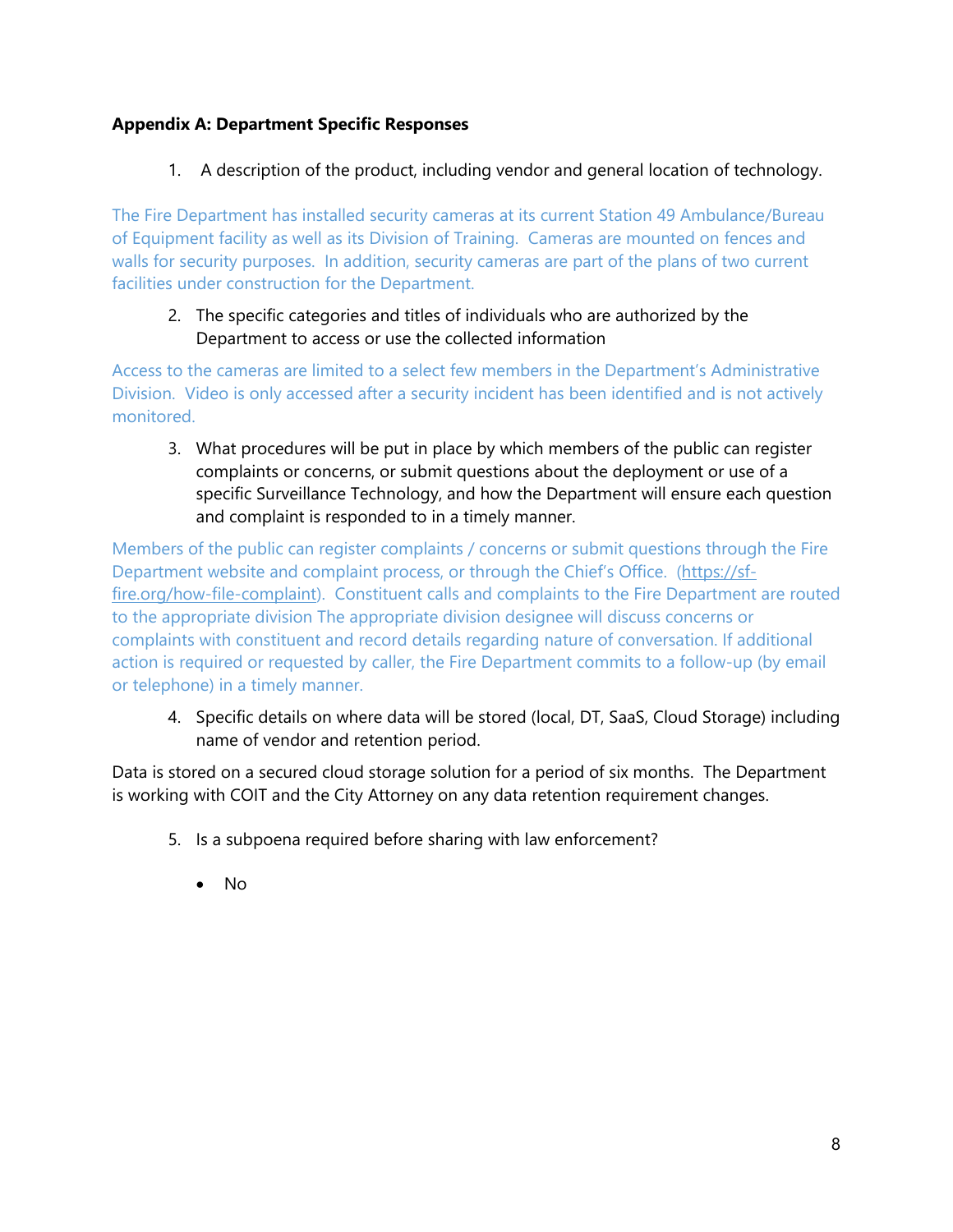- 1. A description of the product, including vendor and general location of technology.
	- 1) 440 Turk Street Headquarter Cameras: 2x Samsung PNM-7000VD, 18x Samsung XNV-6080R Server: exacqVision Locations: devices are deployed mostly inside the building. Two cameras are deployed at the gate facing the front gate entrance area and street.

2) Below technology are being used at shelter: Different site might have different type of DVR equipment but a typical DVR equipment would be Honeywell – HRDP16D1T0-R connected to various security cameras.

Cameras will be mounted on ceiling in vulnerable areas at the shelters & navigation centers. It should be noted that cameras are not mounted in the bathroom or sleeping areas. Same applies for 440 Turk building.

2. The specific categories and titles of individuals who are authorized by the Department to access or use the collected information

> Sr. IS Engineer (1043) and Facilities Manager (7203) are authorized by the Department to access or use the collected information as requested by law enforcement or department HR.

3. What procedures will be put in place by which members of the public can register complaints or concerns, or submit questions about the deployment or use of a specific Surveillance Technology, and how the Department will ensure each question and complaint is responded to in a timely manner.

> Constituent calls and complaints to the Department of Homelessness & Supportive housing (HSH) are received by counter personnel and routed to the Shelter & Navigation Center Program manager. Program manager will discuss concerns or complaints with constituent, enter details regarding nature of conversation on excel spreadsheet stored in the department shared drive, referred to as the Security Camera System Constituent Feedback Log ("CFL"). If additional action is required or requested by caller, HSH commits to a follow-up (by email or telephone) within 48 hours. Department shall be prepared to host a viewing of edited imagery if caller is insistent, to demonstrate that no PII was collected. Depending upon the urgency or sensitivity of call, Program manager shall notify department IT of details and discuss resolution before follow-up with caller. Final outcome and action(s) taken shall be logged onto CFL.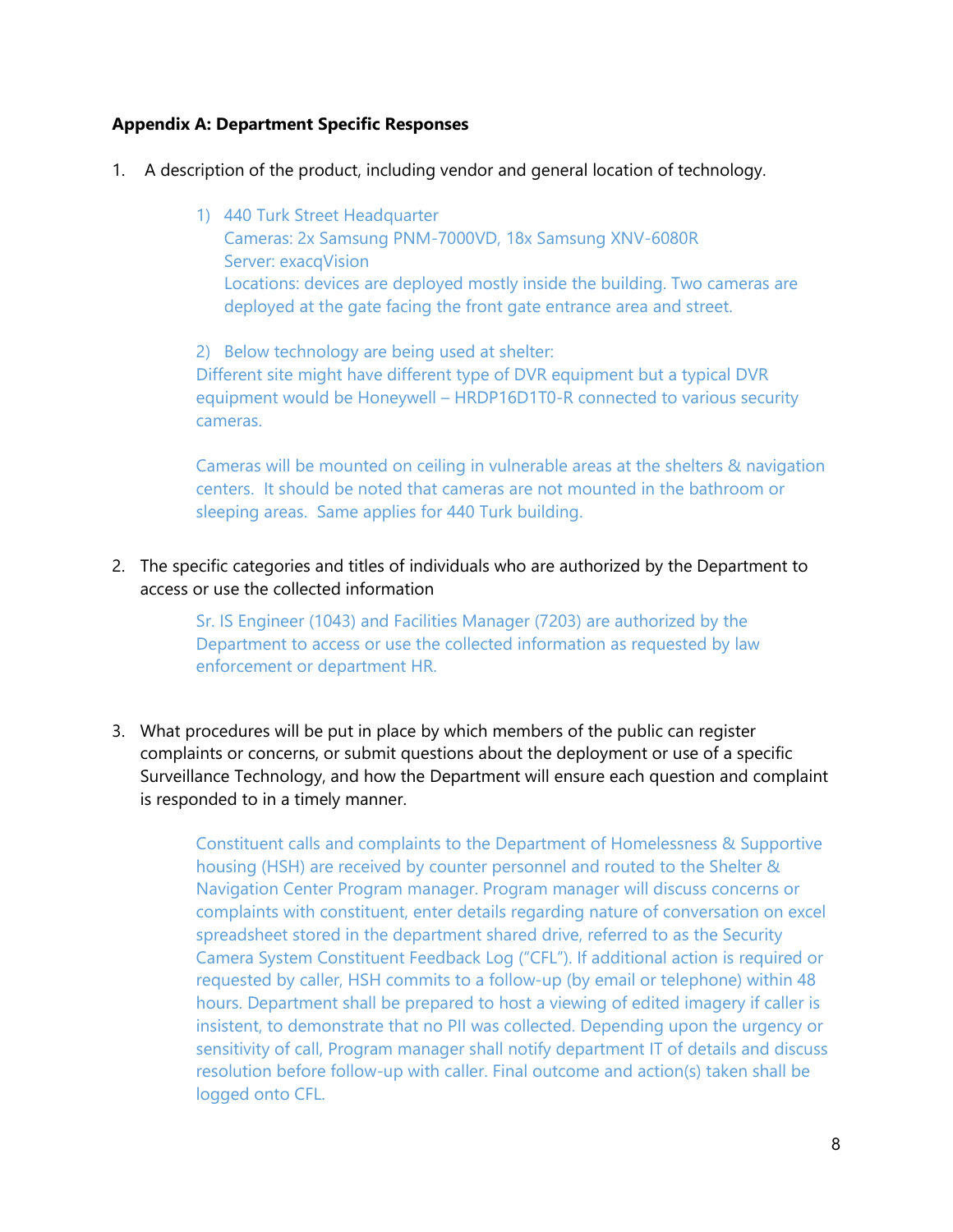Constituent can also file direct complaint to the Shelter Monitoring Committee and the Shelter Advocates. These organizations work directly with the HSH to address comments or concerns.

4. Specific details on where data will be stored (local, DT, SaaS, Cloud Storage) including name of vendor and retention period.

> The surveillance camera system at 440 Turk Street provides live views and record video footage to a dedicated, secure server. The footage is recorded on the server and stored for a limited amount of time. Data collected or processed by the 440 Turk Street Surveillance Camera System will not be handled or stored by an outside provider or third-party vendor on an ongoing basis. The Department will remain the sole Custodian of Record.

- 5. Is a subpoena required before sharing with law enforcement?
	- o Yes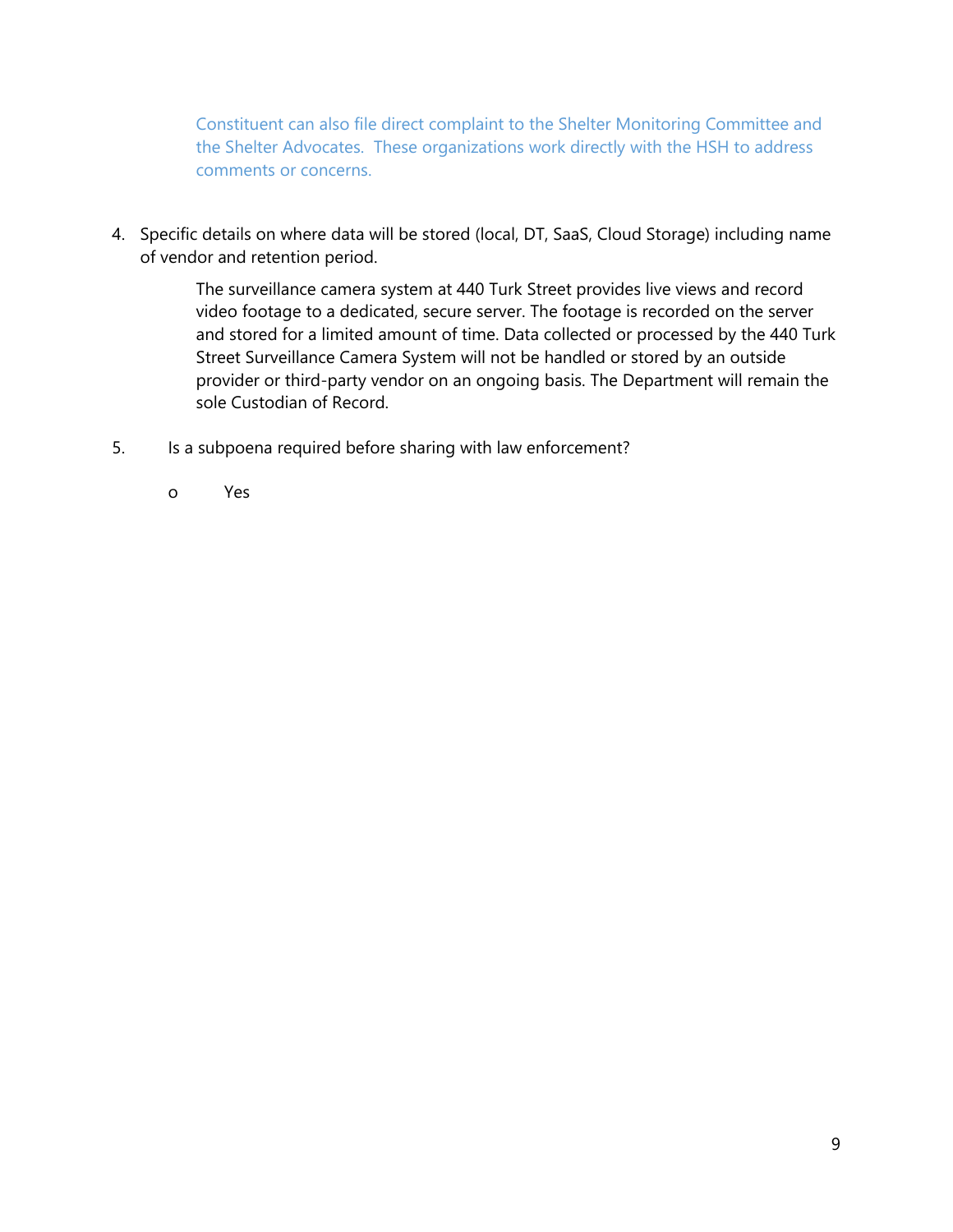1. A description of the product, including vendor and general location of technology.

The following is product inventory and manufacturer's description:

- 1235 Mission:
	- o HONEYWELL MAXPRO RECORDER
	- o PELCO DX8100 RECORDER
	- o ANALOG CAMERAS (25)
	- o IP CAMERAS (16) HONEYWELL IP AND 2 AXIS P3708-PVE
- 1440 Harrison:
	- o SALIENT RECORDER
	- o IP CAMERAS (12) HONEYWELL IP
- 170 Otis:
	- o HONEYWELL RECORDER
	- o ANALOG CAMERAS (31) SONY
	- o NAS (VM) RECORDER
	- o WIN SERVER 2019 / VAST VIDEO MANAGEMENT SOFTWARE (VMS)
	- o DIGITAL IP CAMERAS (6) VIVOTEK
- 2 Gough:
	- o NAS (VM) RECORDER
	- o WIN SERVER 2019 / VAST VIDEO MANAGEMENT SOFTWARE (VMS)
	- o DIGITAL IP CAMERAS (2) VIVOTEK
- 3120 Mission:
	- o HONEYWELL RECORDER
	- o ANALOG CAMERAS (4)
- Manufacturers' Product Descriptions:
	- o VIVOTEK VIVOTEK Inc. was founded in February 2000. The Company markets VIVOTEK solutions worldwide, and has become a leading brand in global security surveillance. To fulfill its global strategic footprint, VIVOTEK is committed to building an ecosystem for the IP surveillance industry, and looks forward to long term collaboration and growth with all partners in our shared pursuit of a safe and secure society.
	- o PELCO DX8100 The DX8100 Series digital video recorders (DVRs) are professional security-level DVRs based on a new and innovative hardware platform that is powered by unparalleled and unique high-performance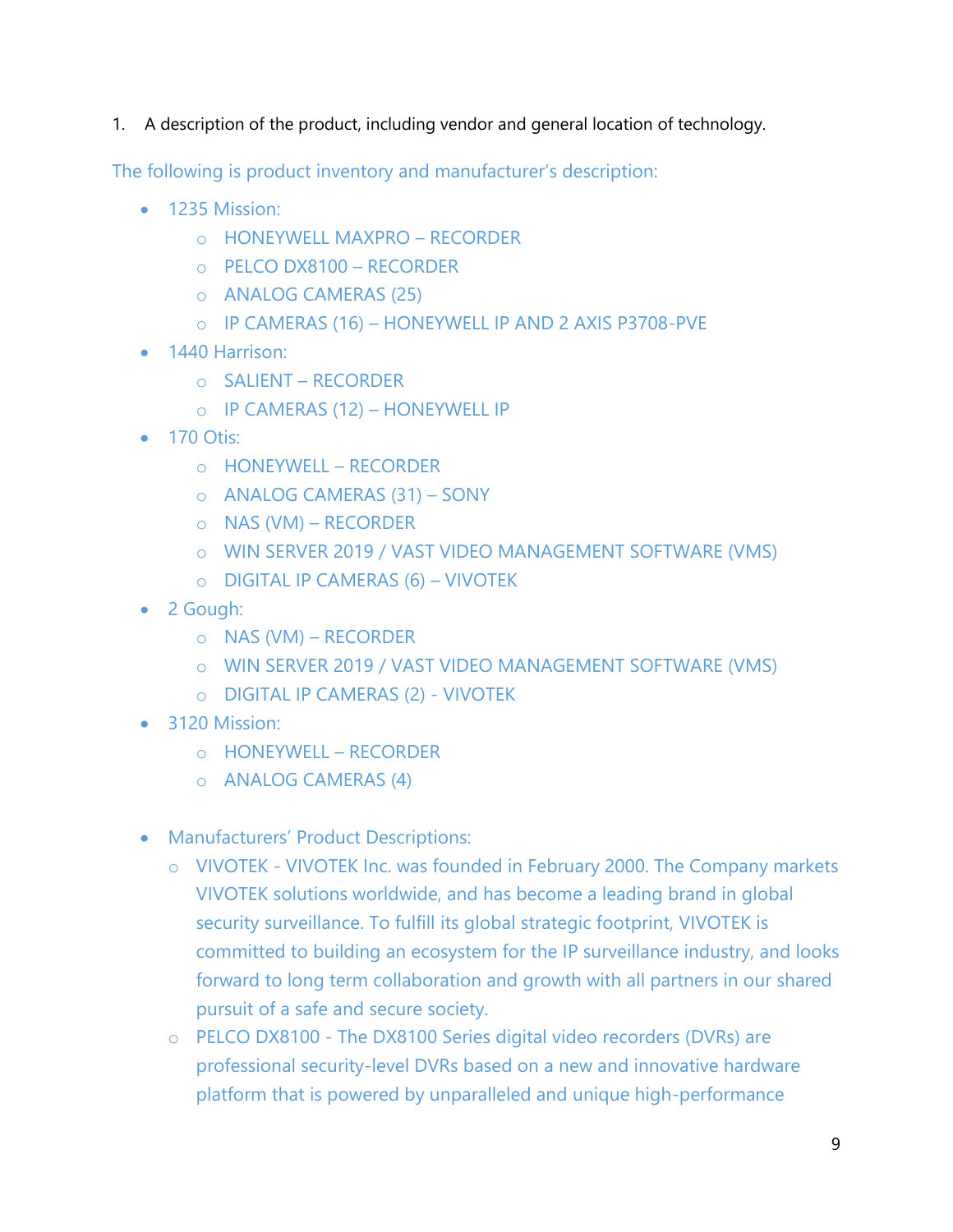software. As the security requirements of your business expand into multiple sites and become more diversified, you need a professional DVR that you can quickly and effortlessly increase the channel and recording capacity. •The DX8100 is interoperable with your existing DX8000 DVRs, allowing you to build upon your existing security system. A DX8100 client can operate and administer both the DX8100 and DX8000 within the same network.•When you need to quickly and easily add more security cameras, the new DX8100-EXP 16-channel expansion unit extends the 8- or 16-channel DX8100 to 24 or 32 channels. With or without the channel expansion unit, all of the cameras can now take advantage of the increased frame rate of 2CIF and 4CIF recording. The DX8100 records video up to 480 images per second ips at a maximum CIF image size. •If your security project requirements increase storage capacity, you can extend internal storage up to 3 TB. With the optional DX9200 HDDI, you can further increase the DX8100 storage capacity. Alternately, you can use the DX9200 HDDI as a redundant RAID solution. •As your audio security needs grow, use the DX8108-AUD or DX8116-AUD audio option to add a total of 8 or 16 audio inputs. •Sophisticated video security applications require a network of DVRs to monitor multiple locations. The 10/100/1000 megabit Ethernet port supports today's high-speed networks. You can network your DX8100 and DX8000 systems and remotely operate the DVRs for continuous, motion detection, alarm, ATM/POS, normal scheduled recording, and administer and view live and playback video. For time-critical security applications, you must ensure that all video recordings are synchronized to an accurate time source. The DX8100 supports the network time protocol (NTP), which allows you to synchronize all networked DX8100s to one NTP time server.

- o HONEYWELL MAXPRO VMS is an enterprise-class video management and hybrid solution. It enables you to operate the traditional analog, network and IP based video equipment in the same surveillance network. You can deploy thousands of cameras in number of locations, and add many video devices such as recorders and monitors.
- $\circ$  NAS VIRTUAL MACHINE (VM) The VM is powered by Intel® Xeon® dual core CPU E5-2670 0 @ 2.60GHz x-64 processor, 64-bit Operating System, 4.00 GB of RAM, 75 GB of hard drive space.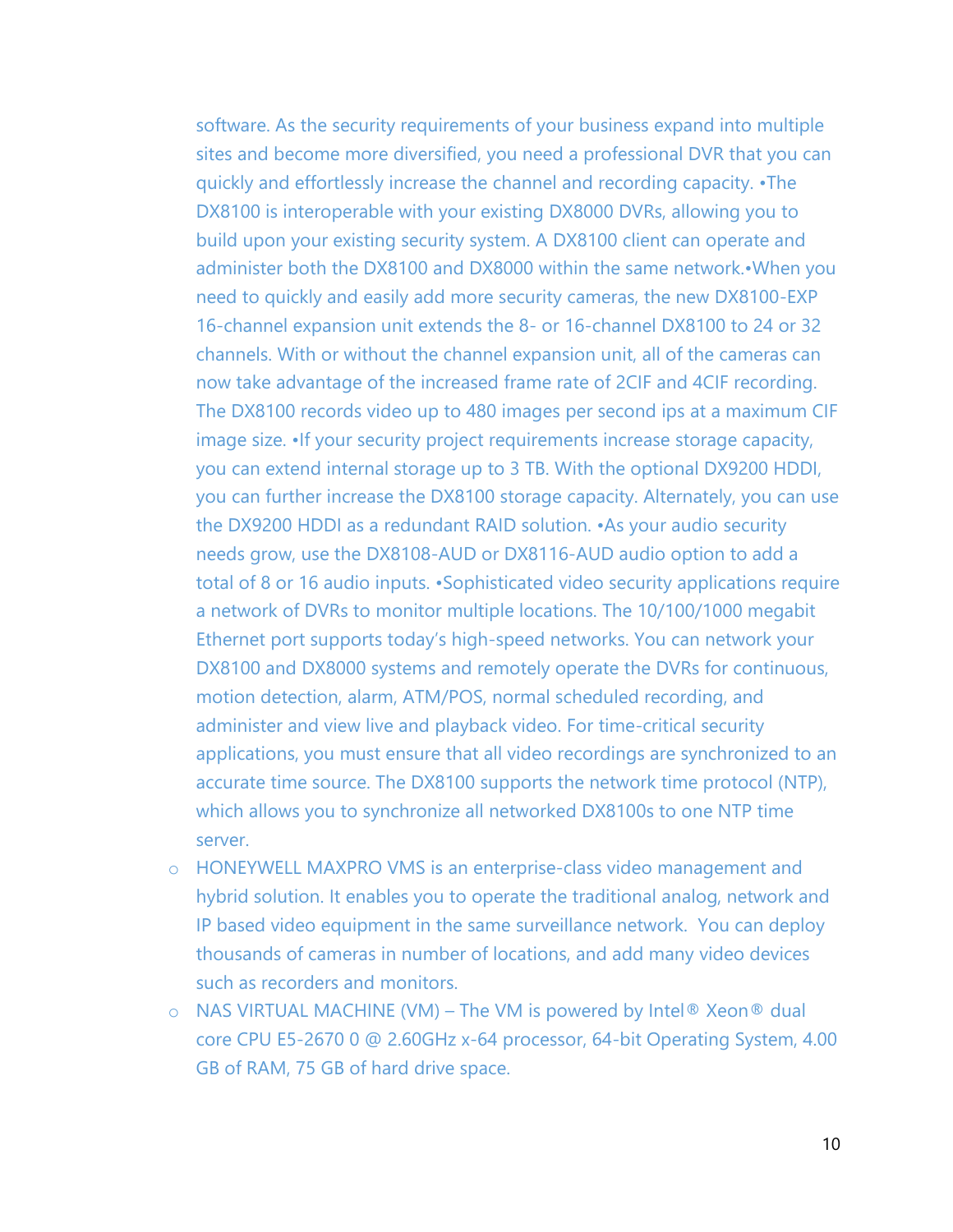- o SALIENT NVR SERVER Salient's hybrid NVRs are industry-leading, valueoriented digital video surveillance systems. Power-built for the rigors of continuous duty operation using advanced components, the 1U rackmountable PowerPro hybrid NVR delivers the reliability and processing power required for mission critical video surveillance. PowerPro offers a Single Intel Xeon processor with 16GB of memory and up to 48TB of video storage delivering high reliability and processing power. Providing up to 32 analog direct connect channels, this hybrid NVR supports IP and analog cameras in a 1U rack mount unit.
- o VIVOTEK's FD8169A is an easy-to-use fixed dome network camera specifically designed for indoor security applications, with a 2MP sensor enabling a viewing resolution of 1920x1080 at a smooth 30 fps. Dynamic and highly adaptable. The FD8169A is an all-in-one camera capable of capturing high quality video at high resolutions of up to 2 Megapixels. It also features POE, Real-time H.264, MJPEG Compression (Dual Codec), Removable IR-cut Filter for Day & Night Function, Built-in IR Illuminators effective up to 20 Meters, SNV (Supreme Night Visibility) for Low Light Conditions, Smart Stream II to Optimize Bandwidth Efficiency, Smart IR Technology to Avoid Overexposure, Supports ONVIF Standard to Simplify Integration and Enhance Interoperability, Support Installation with AM-712 Indoor Conduit Box, VIVOCloud App & Portal for 24/7 Surveillance, and Trend Micro IoT Security
- o VIVOTEK's FD8182-F2 is an economic professional indoor fixed dome network cameras in VIVTOTEK's 5MP V-Pro Lite series. Design to provide higher resolution and sharper image with more detail, the FD8182-F2 offers up to 15 fps at 5-Megapixel or 30 fps at 1080p resolution. With powerful 3D Noise Reduction technology and Smart Stream technology, the FD8182-F2 can also optimize resolution for a desired object or area to maximize efficiency of bandwidth usage. Other features include POE, Built-in IR Illuminator Effective up to 30 Meters, WDR Enhancement for Unparalleled Visibility in Bright and Dark Environments, Smart Stream to Optimize Bandwidth Efficiency, 3D Noise Reduction for Low-light Conditions, Two-way Audio, PIR motion sensors, Video Rotation for Corridor View, Support Installation with AM-712 Indoor Conduit Box, VIVOCloud App & Portal for 24/7 Surveillance, and Trend Micro IoT Security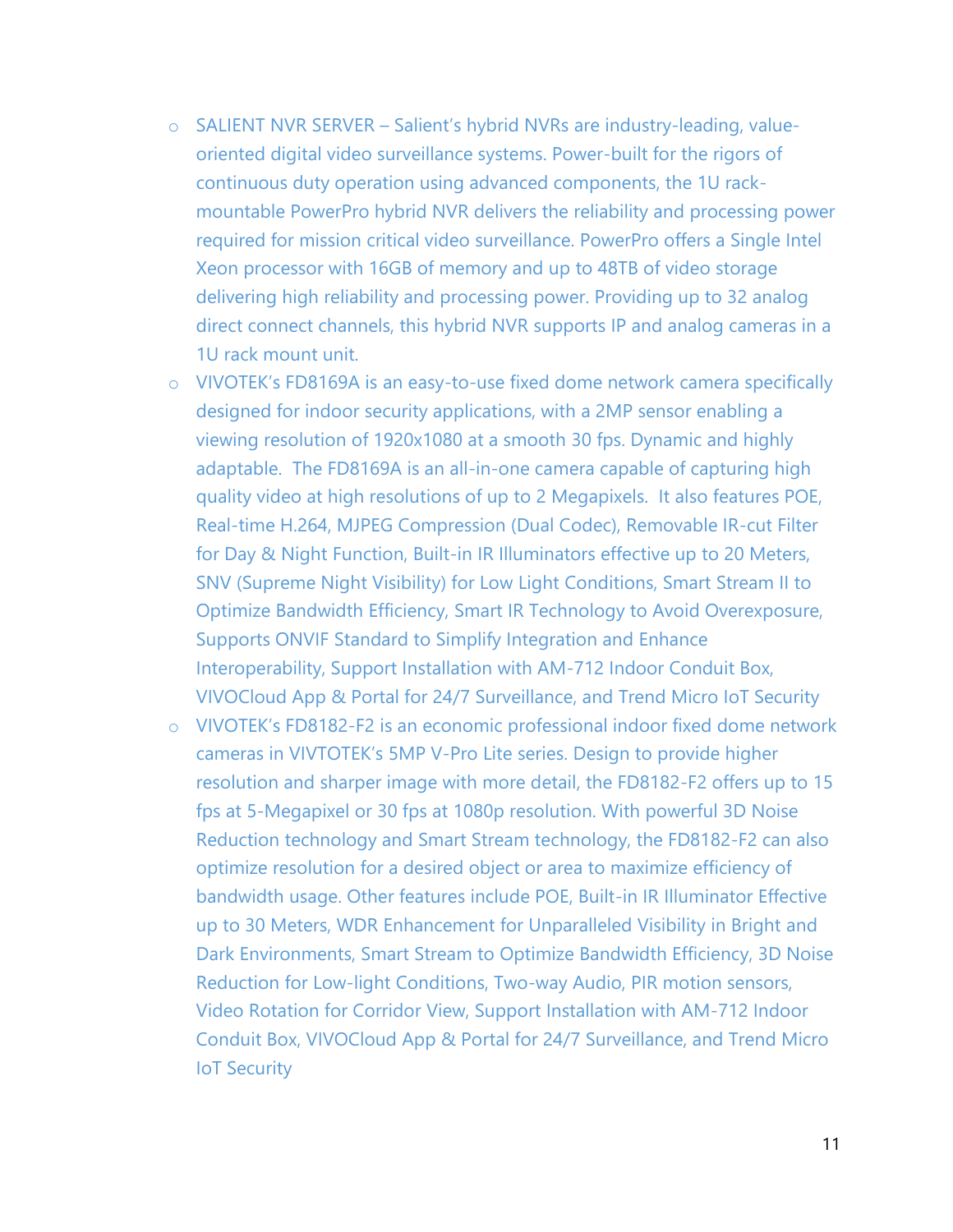- o VIVOTEK's IB8360-W (wireless) is a stylish 2-megapixel mini outdoor bullet network camera, specifically designed for boutique retail applications. Delivering a resolution of 1920x1080 at 30 fps, having IR illuminators effective up to 12 meters, and including SNV technology for low light environments, the remarkable cameras provide users with superior image quality around the clock. It also provide built-in IR Illuminators up to 12 meters, Smart IR Technology to Avoid Overexposure, SNV (Supreme Night Visibility) for Low Light Conditions, Smart Stream II to Optimize Bandwidth Efficiency, Weatherproof IP66-rated Housing, Built-in 802.11 b/g/n WLAN, Compact Size, VIVOCloud App & Portal for 24/7 Surveillance, and Trend Micro IoT Security
- o HANWHA PNM SERIES MULTI-SENSOR 360 Network vandal outdoor Multisensor Multi-Directional dome camera, (5MP X 4 sensors) 20MP @ 30fps WDR off/on, motorized vari-focal Lens 2.6x (3.6  $\sim$  9.4mm) (102.5°  $\sim$  38.7°), triple Codec H.265/H.264/MJPEG with WiseStream II technology, 120dB WDR, Defocus detection, built in analytics, true D/N, 4x SD card, hallway view, HLC, Defog detection, DIS(Gyro sensor), 12VAC/HPoE (power adaptor is included), IP66/IK10, -40°C ~ +55°C (-40°F ~ +131°F)
- o HANWHA X SERIES DOME WiseNet X powered by WiseNet 5 network IR indoor dome camera, 5MP @30fps WDR off/on, 3.7mm fixed focal lens (97.5°), H.265/H.264/MJPEG, WiseStream II compression technology, 120dB WDR, USB port for easy installation, advanced video analytics and sound classification, High powered IR LEDs range of 98', True D/N, dual SD card, hallway view, HLC, defog detection with simple focus, DIS, 12VDC/24VAC/PoE, IK08 rated
- o AXIS P3708-PVE is a fixed dome network camera with three sensors. It gives you a 180º panoramic overview of large areas using a single camera. And it's perfect for use in challenging light conditions, both during the day and at night.
- o HONEYWELL HD4DIRH 700TVL VFAI WDR TDN IR Mini Dome Honeywell 960H System Series of cameras provides a wide range of highquality, feature rich video surveillance options for indoor, outdoor, and lowlight applications. 1/3" 960H CCD image sensor, ultra-high resolution image (700TVL), 3D digital noise reduction, digital wide dynamic range, backlight compensation and highlight masking, smart IR technology for even distribution of the IR, 2.8-12 mm varifocal auto iris (VFAI) lens, true day/night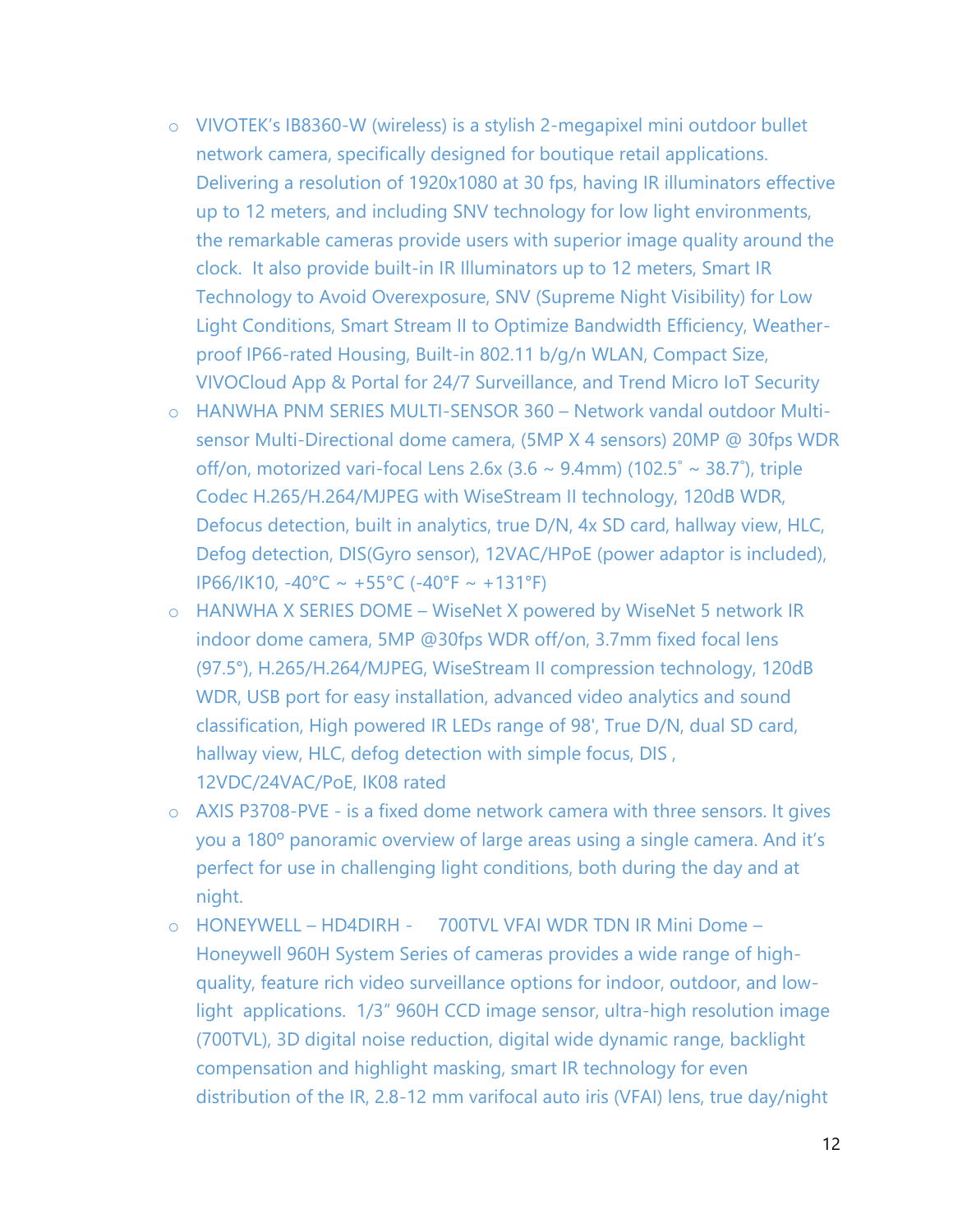function for vivid color pictures by day and clear black and white pictures at night, excellent low-light performance (0.19 lux color, 0 lux with IR LEDs on), 18 IR LEDs provide up to 50 ft of illumination, depending on scene reflectance, weatherproof, impact-resistant housing (IP66), built-in heater for cold weather operation down to -40 F, breather vent prevents condensation buildup.

- o HONEYWELL HD4D2 650 TVL DOME CAMERA PRODUCT DESCRIPTION NOT FOUND/UNAVAILABLE.
- o HONEYWELL H4L2GR1V 2 MEGAPIXEL DOME IP CAMERA Full HD 1080p 50/60 fps image with a ½.8"2 MP sensor, WDR up to 120 dB ensures glarefree images, true day/night provides colour images by day and clear blackand-white images at night with ICR, excellent low-light performance with 3D noise reduction, saving storage and bandwidth together with H.265 High Profile codec, low light technology is able to capture high quality colour images in low light environments, 2.7-13.5 mm, F1.6, motorized focus/zoom lens, H.265 plus, H265, H.264 and MJPEG codec, triple stream support, IR LEDs provide up to 50m (150') of illumination in dimly lit or night time scenes (depending on scene reflectance), smart IR technology provides even distribution of IR, waterproof (IP67) and IK10 vandal resistant camera housing, -40C to 60C working temperature, ONVIF Profile S, G & Q compliant, security features include individual signed certificates and data encryption, cameras can be retrofitted on many existing DVR/NVR installations without requiring additional storage, built-in PoE eliminates separate power supply and associated wiring; 24 V AC/12 V DC inputs where PoE is unavailable, 12 VDC/2W output, supports up to 128 GB micro SDHC (Class 10) card for local video storage when network is interrupted.
- o ARECONT AV2256PM 2 MEGAPIXLE DOME IP CAMERA The AV2256PM MegaDome® 2 series network camera is part of Arecont Vision's Wide Dynamic Range line of H.264 MegaDome® 2 series cameras. This fully compliant implementation of H.264 (MPEG 4, Part 10) provides full 1920 x 1080 megapixel resolution at full video frame rates of 32fps. The AV2255AM camera line provides an all-in-one solution with integrated 1080p resolution camera, remote focus, remote zoom, motorized P-iris lens, and IP66 and vandal resistant dome enclosure. With the features of Casino mode, ONVIF Profile S, PSIA conformance, privacy masking, extended motion detection and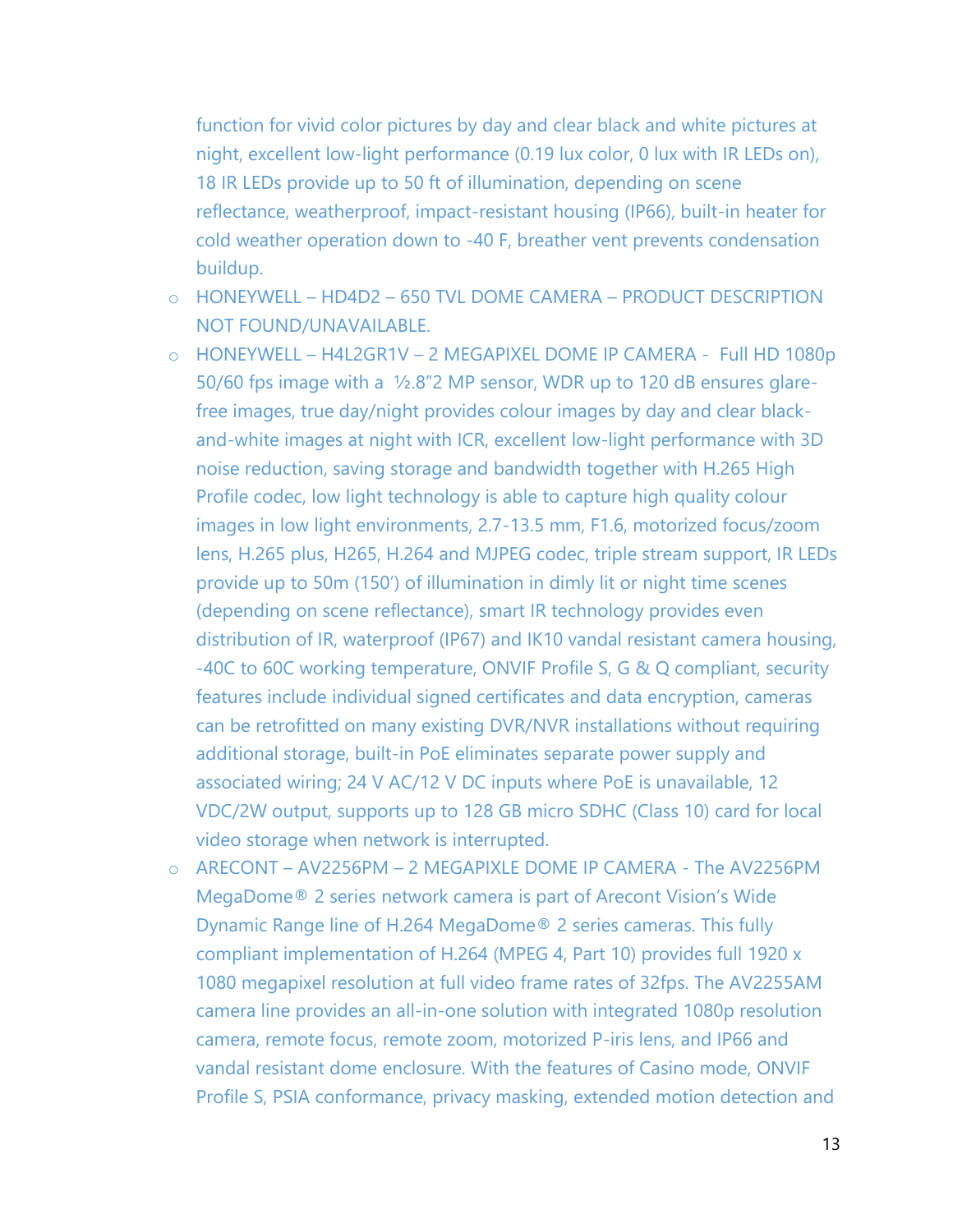flexible cropping, the AV2256PM is a high sensitivity, PoE (IEEE 802.3af) compliant camera. Built with Arecont Vision's massively-parallel MegaVideo® technology, this camera offers over six times the resolution of standard resolution IP cameras with the ability to output full real-time frame rates and deliver the high quality megapixel imaging for both indoor and outdoor applications.

- o AXIS P3707-PE 8 MEGAPIXEL MULTI-SENSOR 360-DEGREE IP CAMERA AXIS P3707-PE comprises four camera heads that can be repositioned along a circular track to point in the desired viewing direction. Each camera head can be individually tilted and adjusted to provide a 108° to 54° horizontal field of view for either wide or zoomed-in views. The camera heads can be rotated to support Axis' Corridor Format for optimal coverage of vertically oriented scenes. A specially designed clear cover, with no sharp edges, allows for undistorted views in all directions. AXIS P3707-PE supports individually configurable video streams for each camera head, as well as quad-view streaming, enabling 1080p resolution videos at 12.5/15 frames per second and 720p videos at full frame rate.
- o SONY EX543 ANALOG CAMERA PRODUCT DESCRIPTION NOT FOUND/UNAVAILABLE
- o TRIVIEW TFD-CVSH312A1241IR DOME ANALOG CAMERA PRODUCT DESCRIPTION NOT FOUND/UNAVAILABLE
- 2. The specific categories and titles of individuals who are authorized by the Department to access or use the collected information
	- 2966 WELFARE FRAUD INVESTIGATOR
- 3. What procedures will be put in place by which members of the public can register complaints or concerns, or submit questions about the deployment or use of a specific Surveillance Technology, and how the Department will ensure each question and complaint is responded to in a timely manner.

#### Public:

General compliant and comment forms are available in public areas of all HSA buildings. All complaints are processed on a flow basis.

City and County of San Francisco Employees: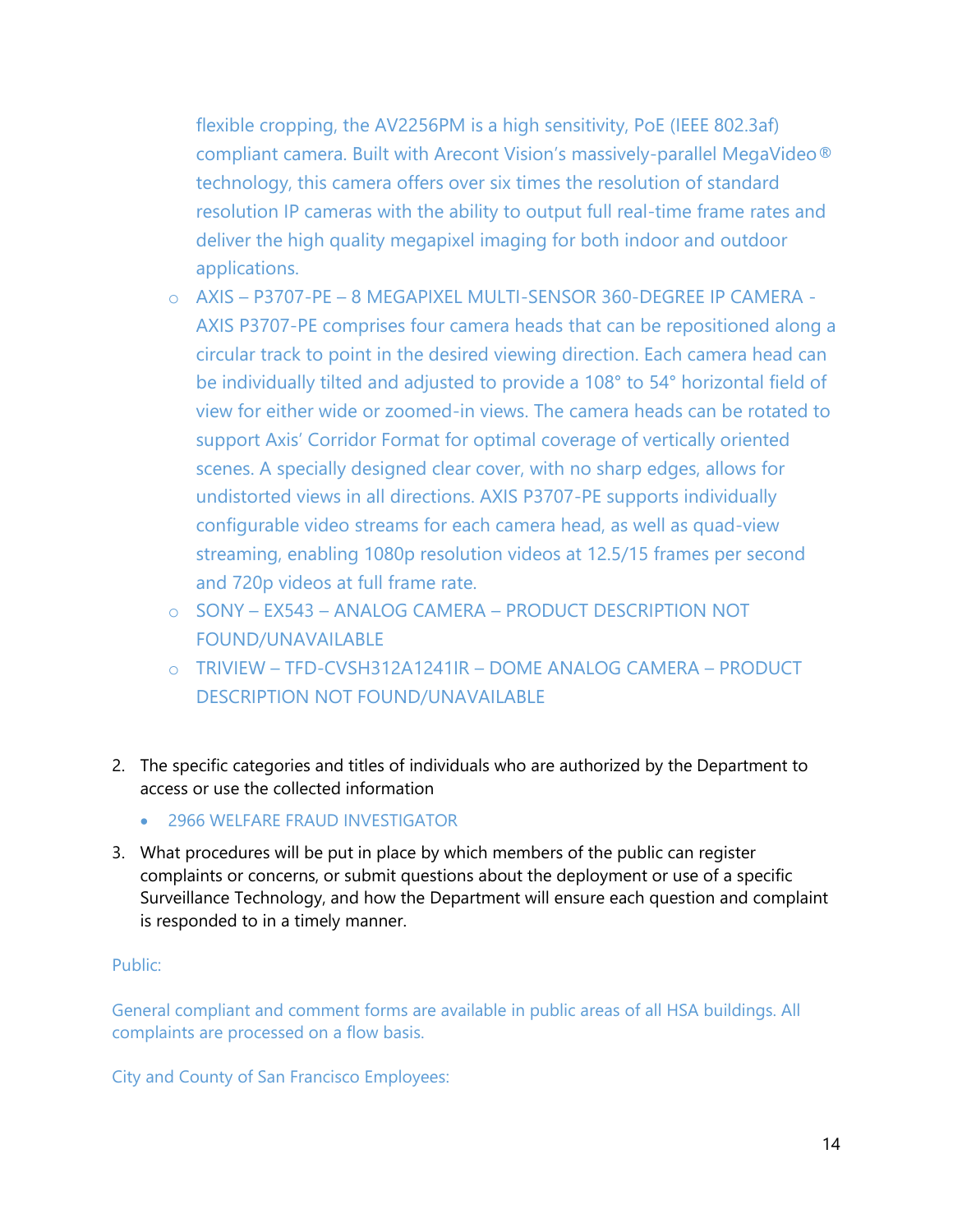All questions regarding this policy should be directed to the employee's supervisor or to the director. Similarly, questions about other applicable laws governing the use of the surveillance technology or the issues related to privacy should be directed to the employee's supervisor or the director.

# 4. Specific details on where data will be stored (local, DT, SaaS, Cloud Storage) including name of vendor and retention period.

See question #1 for specific storage details. When an incident occurs, images may be recovered from the recorder and preserved on DVD diskettes pursuant to the requirements of a given investigation and evidence retention guidelines. Data is stored with case documents in locked file cabinet and/or evidence vault in secure agency office facility.

### 5. Is a subpoena required before sharing with law enforcement?

o Yes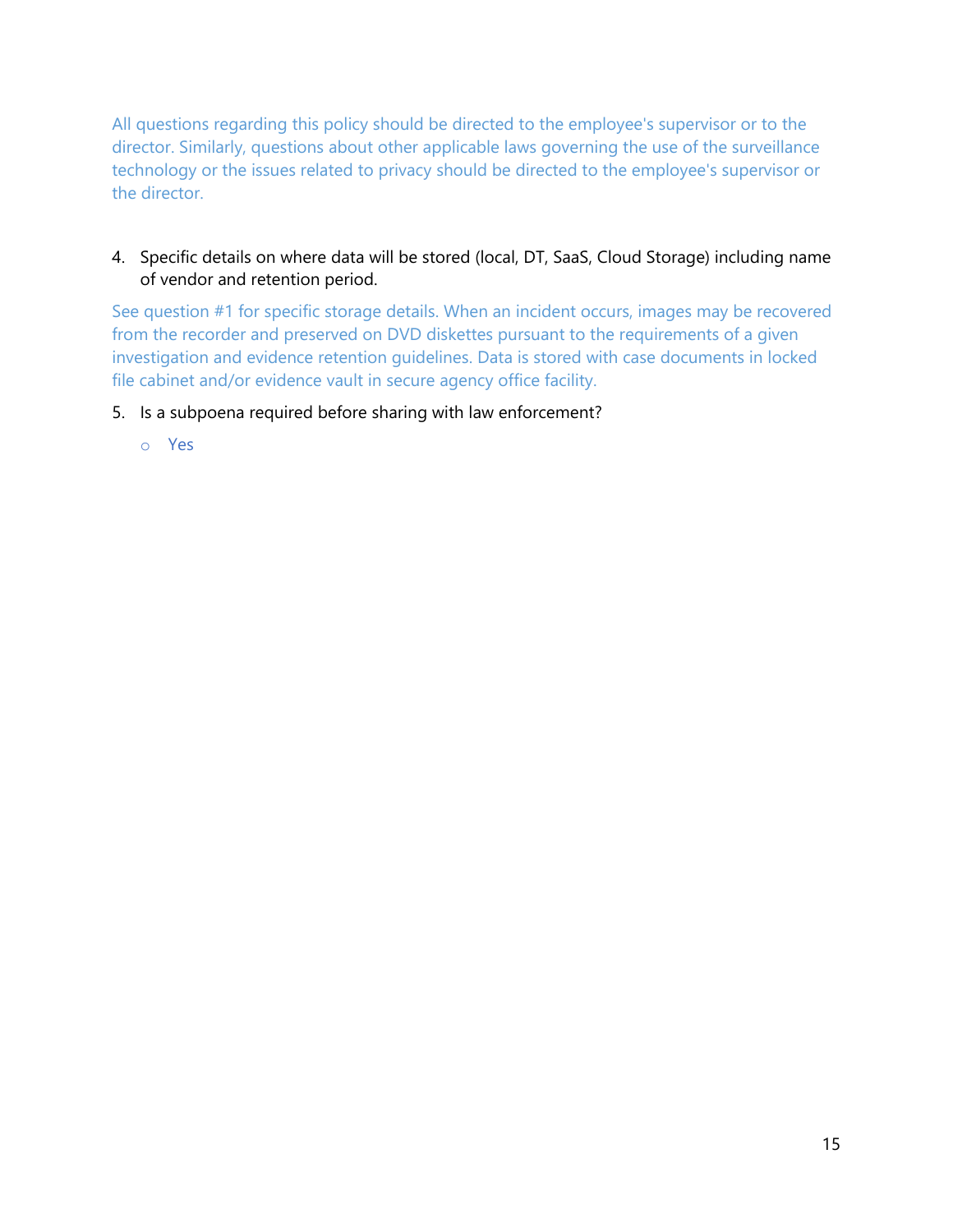1. A description of the product, including vendor and general location of technology.

The Port Security CCTV System consists of the following components.

- Arcenot Omni Directional Day/Night Camera
- Arcenot Fixed IR Camera
- Arcenot- Day / Night Camera
- Axis Camera
- Illuminar Infrared Illuminator
- Raytec- 180 Degree Illuminator
- Vario- Infrared Illuminator
- Exacq- Server
- Exacq- NVR

Port Security Security Camera technology is installed on Port property along the 7.5 miles of San Francisco waterfront. This technology includes CCTV cameras installed on exterior of Pier Bulkhead buildings, Pier Sheds, and Small Craft Harbors. Port Security Camera technology provides layered security protection to multiple MTSA regulated facilities throughout the Port.

- 2. The specific categories and titles of individuals who are authorized by the Department to access or use the collected information
	- Security and Emergency Planning Manager (0922)
	- Homeland Security Project Manager (9978)
- 3. What procedures will be put in place by which members of the public can register complaints or concerns, or submit questions about the deployment or use of a specific Surveillance Technology, and how the Department will ensure each question and complaint is responded to in a timely manner.

## Members of the public may contact the Port's Custodian of Records or by calling the Port's 24/hr. contact number 415-274-0400

4. Specific details on where data will be stored (local, DT, SaaS, Cloud Storage) including name of vendor and retention period.

The data is stored on servers maintained by the Department of Technology.

- 5. Is a subpoena required before sharing with law enforcement?
	- o No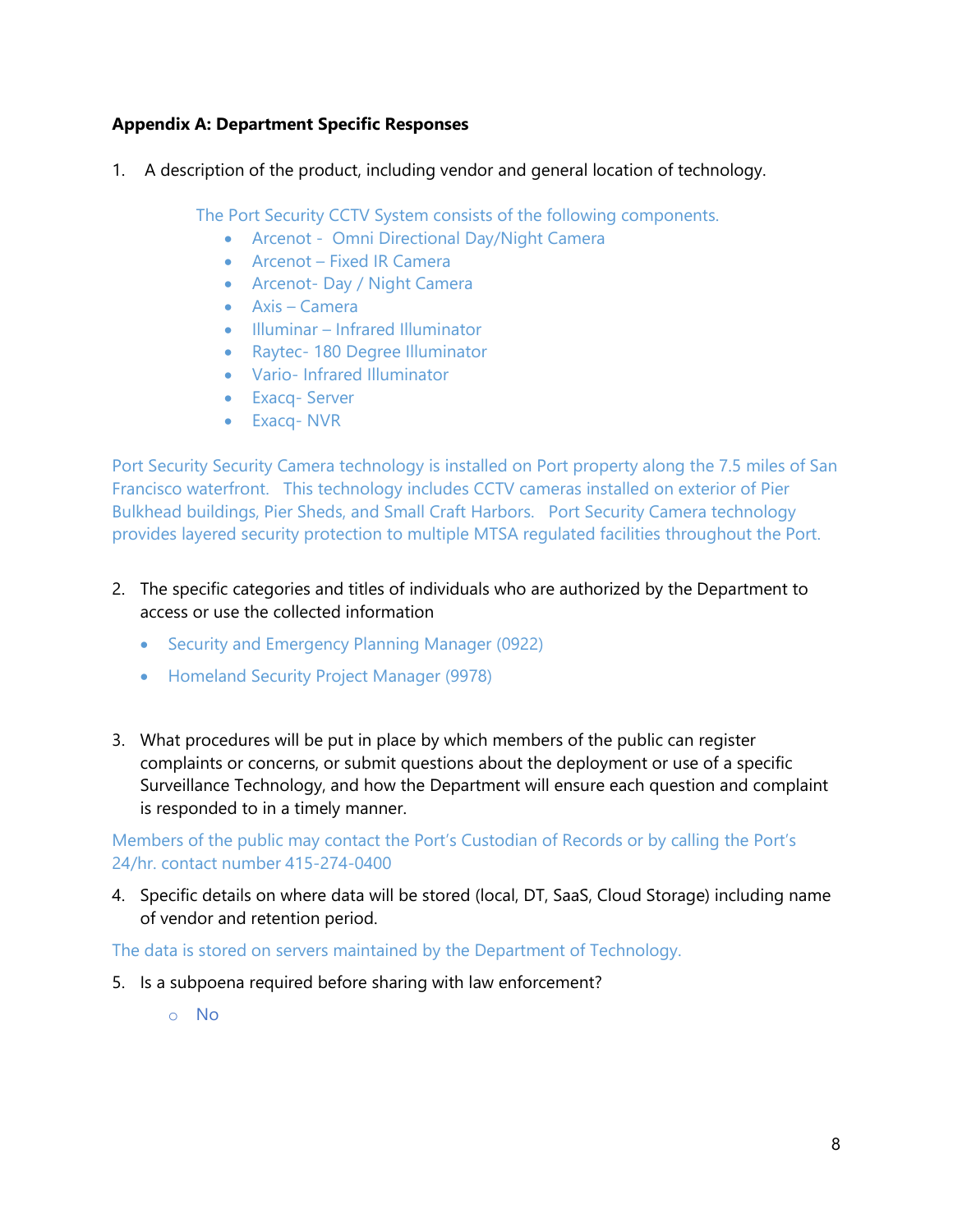1. A description of the product, including vendor and general location of technology.

The CIC system records video of the Rent Board's lobby and entrance. In the event of an incident of theft of vandalism, RNT staff will review the recorded video to determine if it has captured the incident.

Q-See QT454-This DVR uses high-performance video processing chips and an embedded Linux operating system for quality image recording and ease of use. It utilizes numerous advanced technologies including the industry-standard H.264 codec to deliver high-quality, smooth videos and dual stream capability for remote viewing. A SATA hard-drive interface offers upgradability and VGA output allows users to connect to any standard TV or monitor for viewing.

The Lobby Cameras are used to protect against harassment, theft, safety or vandalism of the Rent Board's lobby area, which includes publicly accessible computers and other City owned assets.

2. The specific categories and titles of individuals who are authorized by the Department to access or use the collected information

#### 0961 – Department Head

3. What procedures will be put in place by which members of the public can register complaints or concerns, or submit questions about the deployment or use of a specific Surveillance Technology, and how the Department will ensure each question and complaint is responded to in a timely manner.

The Department of Human Resources Employee Handbook addresses Employee Use of City Resources and City Computers and Data Information Systems. The Department of Technology defines CIC as a City resource.

4. Specific details on where data will be stored (local, DT, SaaS, Cloud Storage) including name of vendor and retention period.

### All data is stored locally.

- 5. Is a subpoena required before sharing with law enforcement?
	- o No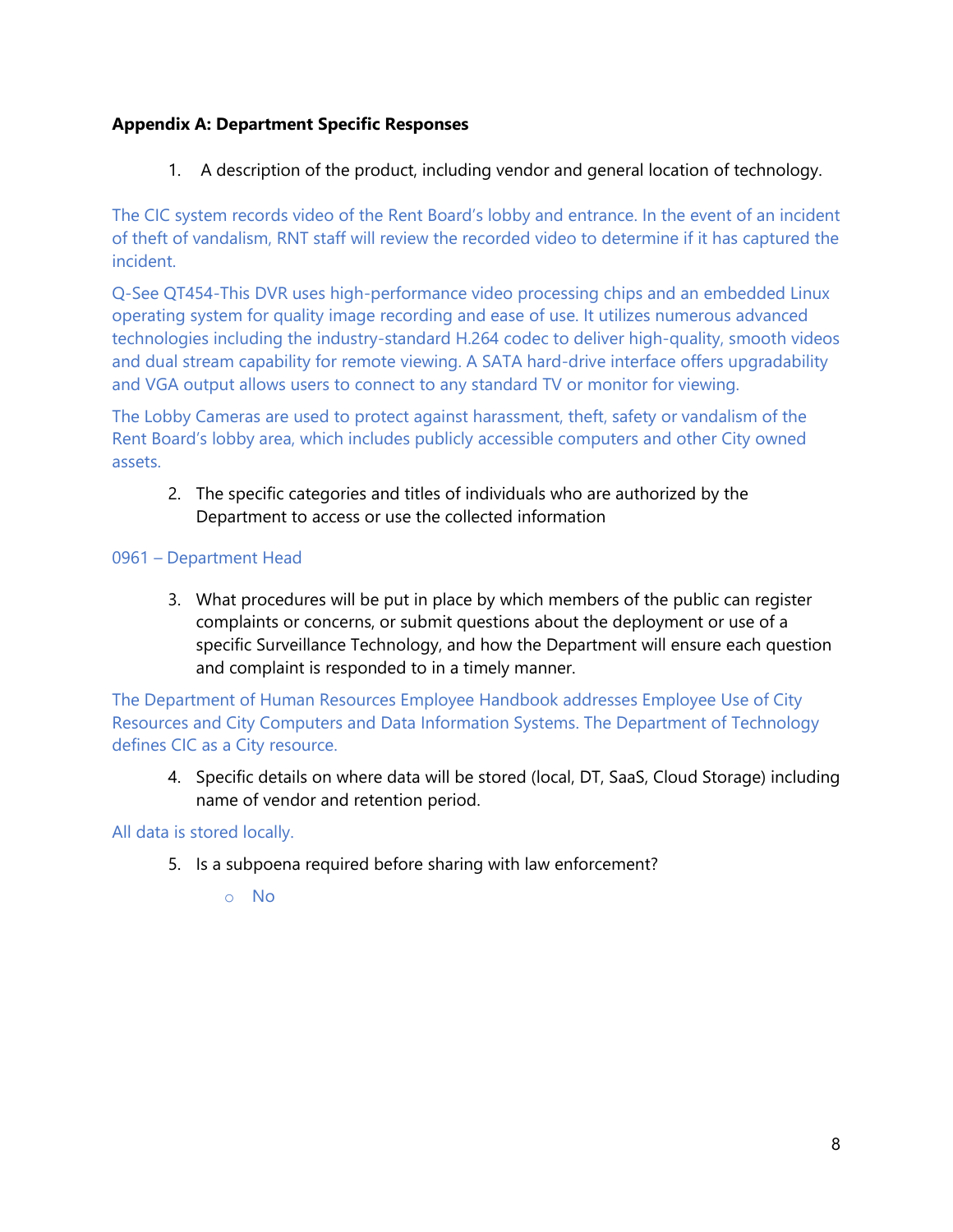# *1. A description of the product, including vendor and general location of technology.*

Approximately 300 security cameras are located on poles or building facades. Cameras range from 2 to 5 megapixels and most have pan-tilt-zoom capabilities. The video feeds are recorded and retained on a server at each site. If the server is connected to RPD's network, the feed can be streamed to a RPD's Park Ranger Headquarters where they can be monitored for public safety purposes. In some instances, cameras are streamed to the operators on site who are managing the facility and services on RPD's behalf.

| <b>Location</b>                    | <b>Type</b>           |
|------------------------------------|-----------------------|
| 501 Stanyan NVR                    | <b>Arecont Vision</b> |
| <b>Betty Ann Ong</b>               | <b>Arecont Vision</b> |
|                                    | Samsung               |
|                                    | Vivotek               |
| <b>Boeddeker Park</b>              | <b>Arecont Vision</b> |
|                                    | Samsung               |
| <b>Conservatory of Flowers GGP</b> | <b>Arecont Vision</b> |
|                                    | Samsung               |
| <b>Dolores Park</b>                | <b>Arecont Vision</b> |
| <b>Geneva Powerhouse</b>           | Samsung               |
| <b>Glen Park Rec</b>               | Samsung               |
| <b>Golf Course GGP</b>             | Samsung               |
| <b>Herz Park Playground</b>        | <b>Arecont Vision</b> |
| <b>Huntington Park</b>             | <b>Arecont Vision</b> |
| Japanese Tea Garden                | <b>AXIS</b>           |
| <b>Maintenance Yard GGP</b>        | Samsung               |
| <b>Margret Hayward Complex</b>     | Samsung               |
| <b>Portsmouth Square</b>           | Samsung               |
| <b>SF Marina</b>                   | <b>Arecont Vision</b> |
| <b>Willie Woo Woo Wong</b>         | Samsung               |
| <b>COIT Tower</b>                  | Samsung               |
| <b>Beach Chalet Soccer Field</b>   | Samsung               |
| <b>Crocker Amazon</b>              | Samsung               |

As of March 2021, below are the sites with security cameras:

RPD is continuously adding cameras to new capital sites and existing facilities (budget permitting).

*2. The specific categories and titles of individuals who are authorized by the Department to access or use the collected information*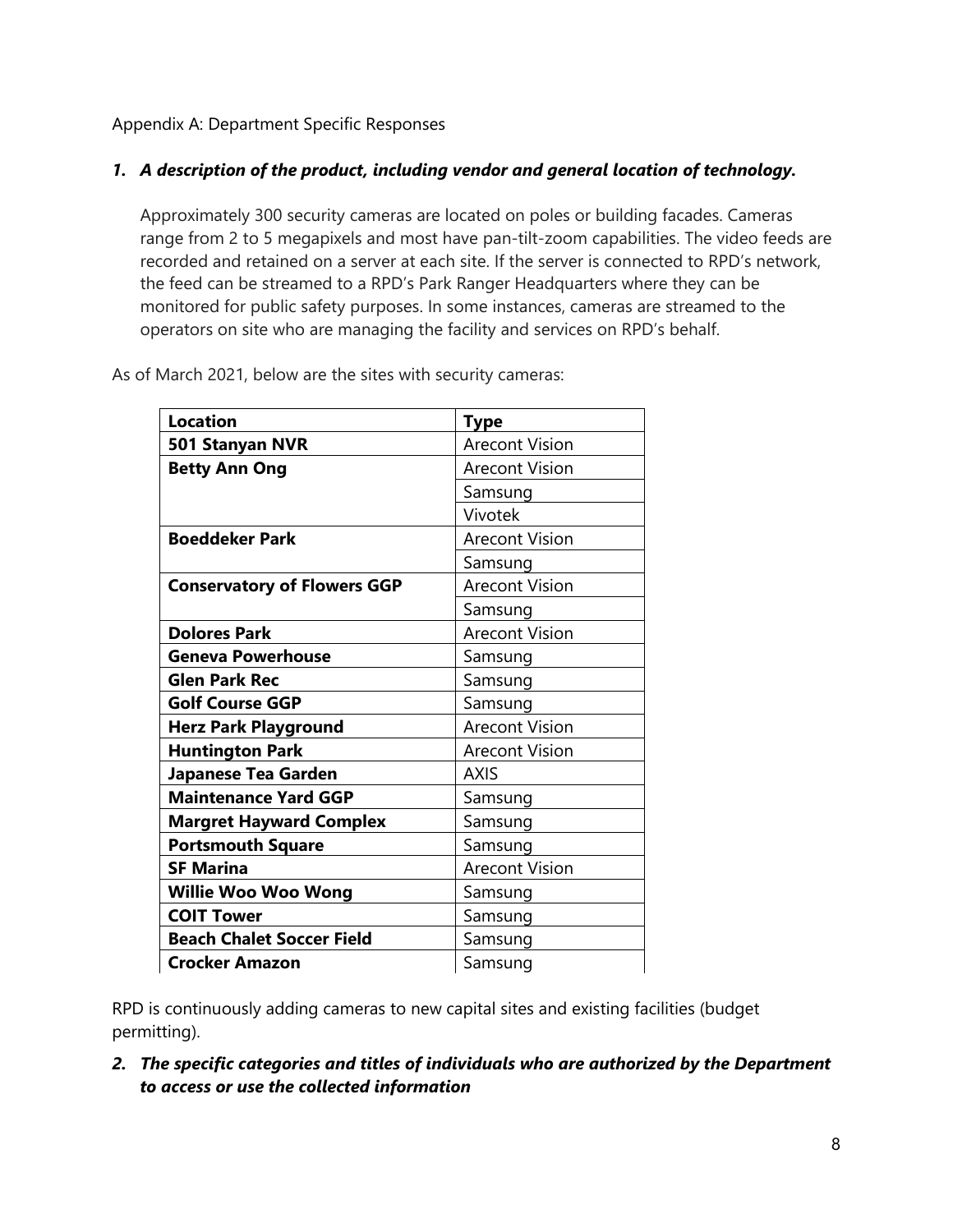The following individuals may access or use the collected information:

- Park Rangers (8208-8210)
- IT analysts and technical staff (1820 series, 1050 series, 1090 series)
- *3. What procedures will be put in place by which members of the public can register complaints or concerns, or submit questions about the deployment or use of a specific Surveillance Technology, and how the Department will ensure each question and complaint is responded to in a timely manner.*

Members of the public can register complaints/concerns or submit questions to San Francisco Recreation and Parks through several ways:

- Send written correspondence to McLaren Lodge in Golden Gate Park, 501 Stanyan Street, San Francisco, CA 94117
- Call to the RPD Front Desk 415-831-2700
- Send an email to [rpdinfo@sfgov.org](mailto:rpdinfo@sfgov.org)
- Contact 311.

All calls/complaints from the public received via mail or via call to the RPD Front Desk are routed to the RPD IT HelpDesk and logged in our department's request management system. Any requests from 311 are received in our department's dispatch system and routed to the RPD IT HelpDesk which then is logged in the request management system. Once the request is tracked in the request management system, IT will work with all relevant parties to ensure completion.

Review of open / closed requests occur with the CIO on a weekly basis.

# *4. Specific details on where data will be stored (local, DT, SaaS, Cloud Storage) including name of vendor and retention period.*

Footage is retained on Exacqvision servers hosted on RPD's network.